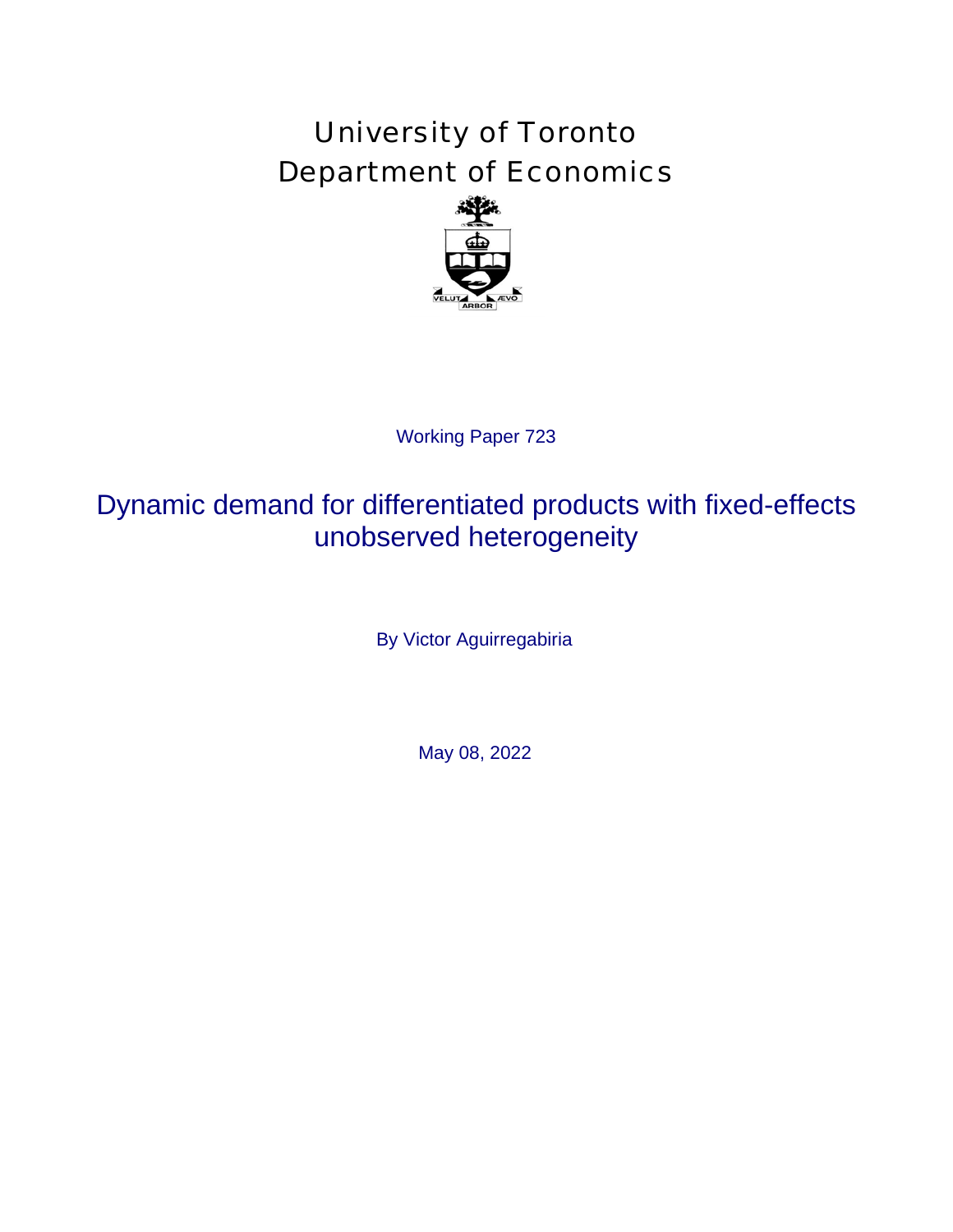# Dynamic demand for differentiated products with fixed-effects unobserved heterogeneity<sup>\*</sup>

Victor Aguirregabiria† University of Toronto, CEPR

May 8, 2022

#### Abstract

This paper studies identification and estimation of a dynamic discrete choice model of demand for differentiated product using consumer-level panel data with few purchase events per consumer (i.e., short panel). Consumers are forward-looking and their preferences incorporate two sources of dynamics: *last choice dependence* due to habits and switching costs, and *duration dependence* due to inventory, depreciation, or learning. A key distinguishing feature of the model is that consumer unobserved heterogeneity has a Fixed Effects (FE) structure – that is, its probability distribution conditional on the initial values of endogenous state variables is unrestricted. I apply and extend recent results to establish the identification of all the structural parameters as long as the dataset includes four or more purchase events per household. The parameters can be estimated using a sufficient statistic - conditional maximum likelihood (CML) method. An attractive feature of CML in this model is that the sufficient statistic controls for the forward-looking value of the consumer's decision problem such that the method does not require solving dynamic programming problems or calculating expected present values.

Keywords: Structural dynamic discrete choice models; Dynamic demand of differentiated products; Panel data; Fixed effects; Habits; Switching costs; Storable products; Durable products.

JEL codes: C23, C25, C51, D12.

<sup>∗</sup> I have benefited from helpful discussions with Jesús Carro, Jiaying Gu, Francis Guiton, Nail Kashaev, Lance Lochner, and Matthew Osborne. I would like to thank also comments from the audience in the Applied Economics and Econometrics seminar at Western University, and in the special session on Econometrics of Dynamic Discrete Choice at the 2021 conference of the Royal Economic Society.

<sup>†</sup>Department of Economics, University of Toronto. 150 St. George Street, Toronto, ON, M5S 3G7, Canada, [victor.aguirregabiria@utoronto.ca.](mailto: victor.aguirregabiria@utoronto.ca)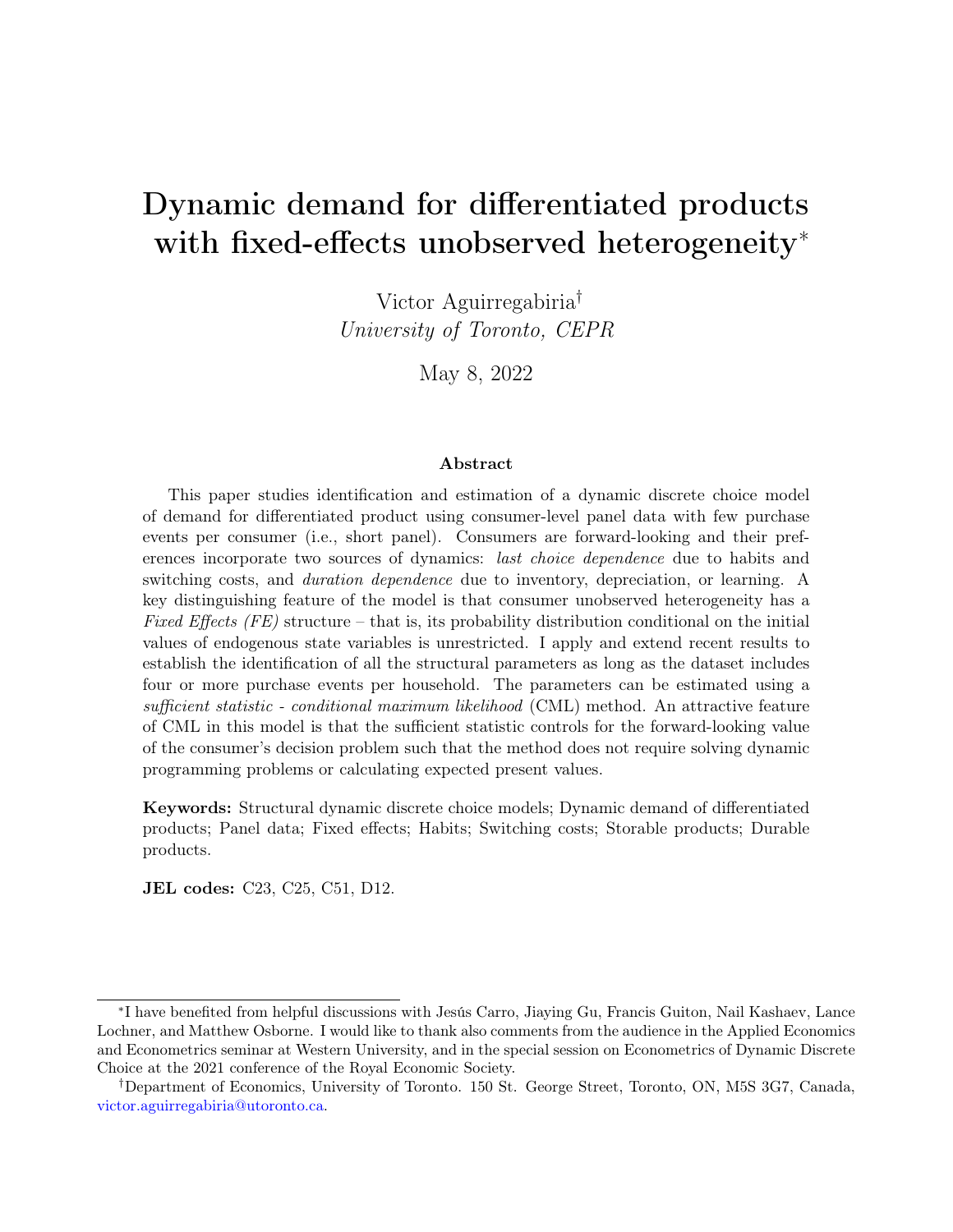# 1 Introduction

In many markets, consumer demand is dynamic in the sense that consumers' utility depends on past decisions. Sources of dynamics in demand include, among others, storable products, $\frac{1}{1}$  $\frac{1}{1}$  $\frac{1}{1}$ durable products,<sup>[2](#page-2-1)</sup> habit formation and switching costs,<sup>[3](#page-2-2)</sup> adoption costs,<sup>[4](#page-2-3)</sup> and learning.<sup>[5](#page-2-4)</sup> These models exhibit two main forms of *state dependence* in consumers' purchasing decisions: *last*choice dependence and duration dependence. We have last-choice dependence if a consumer's previous purchase of a product has a causal effect on her current probability of buying that product, for instance, as a result of habits, switching costs, or learning. We have duration dependence if the time elapsed since the last purchase has a causal effect on the current buying decision. Depletion of storable products and depreciation of durable products generate duration dependence in consumer demand. These forms of *state dependence* can induce substantial differences between short-run and long-run responses of demand to price changes. This has important economic implications in applications such as evaluating the effects of taxes and subsidies, measurement of firms' market power, or consumer welfare. The estimation of dynamic structural demand models using consumer panel data tries to measure these causal effects and use them for counterfactual analysis and welfare evaluation.

Unobserved heterogeneity plays a fundamental role in dynamic demand models using consumer panel data. Ignoring or incorrectly specifying the correlation between unobserved heterogeneity and pre-determined explanatory variables (e.g., previous purchasing decisions) can generate important biases in the estimation of the structural parameters that capture dynamic causal effects [\(Heckman,](#page-24-0) [1981b\)](#page-24-0). Furthermore, the distribution of consumer taste heterogeneity has an important impact on demand price elasticities [\(Berry, Levinsohn, and Pakes,](#page-23-0) [1995\)](#page-23-0). The empirical literature on dynamic demand of differentiated product has considered a Random Effects (RE) approach to model consumer unobserved heterogeneity. RE models impose parametric restrictions on the distribution of unobserved heterogeneity and on the correlation

<span id="page-2-0"></span><sup>&</sup>lt;sup>1</sup>See [Boizot, Robin, and Visser](#page-23-1) [\(2001\)](#page-23-1), [Pesendorfer](#page-25-0) [\(2002\)](#page-25-0), [Erdem, Imai, and Keane](#page-23-2) [\(2003\)](#page-23-2), and [Hendel and](#page-24-1) [Nevo](#page-24-1) [\(2006\)](#page-24-1).

<span id="page-2-1"></span><sup>2</sup>See [Esteban and Shum](#page-24-2) [\(2007\)](#page-24-2), [Goettler and Gordon](#page-24-3) [\(2011\)](#page-24-3), and [Gowrisankaran and Rysman](#page-24-4) [\(2012\)](#page-24-4).

<span id="page-2-2"></span><sup>3</sup>See [Roy, Chintagunta, and Haldar](#page-25-1) [\(1996\)](#page-25-1), [Keane](#page-24-5) [\(1997\)](#page-24-5), and [Osborne](#page-24-6) [\(2011\)](#page-24-6).

<span id="page-2-3"></span><sup>&</sup>lt;sup>4</sup>See [Ryan and Tucker](#page-25-2) [\(2012\)](#page-25-2), and [De Groote and Verboven](#page-23-3) [\(2019\)](#page-23-3).

<span id="page-2-4"></span> ${}^{5}$ See [Ackerberg](#page-23-4) [\(2003\)](#page-23-4), and [Ching](#page-23-5) [\(2010\)](#page-23-5).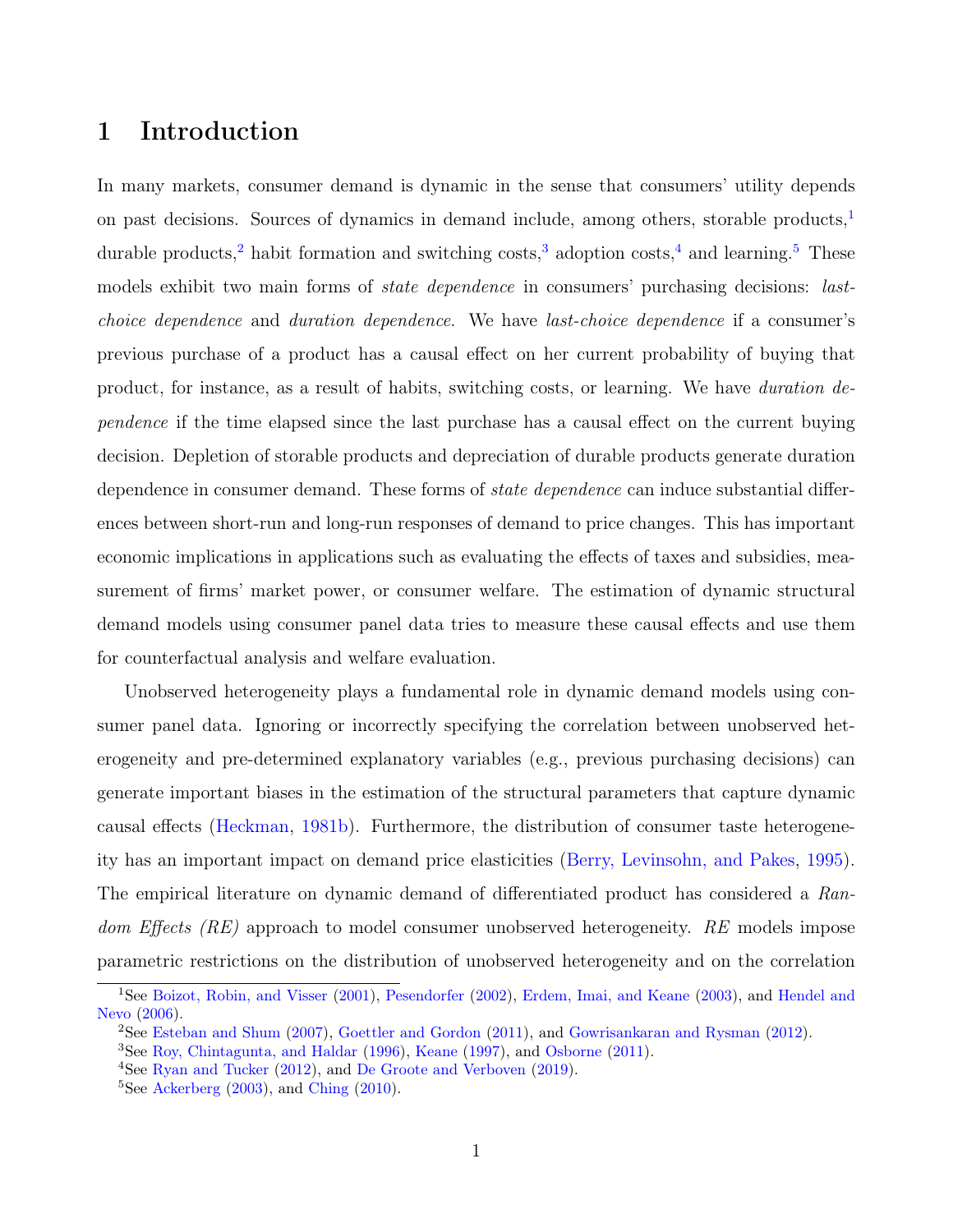between these unobservables and the initial values of the predetermined explanatory variables. Though this distribution is not identifiable in short panels, its misspecfication can generate important biases in the estimation of dynamic causal effects. This is the so called initial con-ditions problem [\(Heckman,](#page-24-7) [1981a\)](#page-24-7). Therefore, RE models are not robust to misspecification of parametric restrictions on unobserved heterogeneity.

Fixed effects (FE) approaches impose no restriction on the distribution of consumers' unobserved heterogeneity such that the identification of parameters of interest is more robust than in RE models. However, several identification concerns have inclined researchers to avoid a  $FE$ approach in applications of dynamic discrete choice structural models, and more specifically, in dynamic demand models.

A first issue is related to the identification of structural parameters. All the existing (positive) identification results in FE dynamic discrete choice models impose the restriction that unobserved heterogeneity enters additively in the utility of each choice alternative. However, in dynamic programming models, unobserved heterogeneity enters not only in current utility but also in the continuation value of the forward-looking decision problem, and these continuation values depend non-additively (and in fact, without a closed-form expression) on both unobserved heterogeneity and observable state variables. The common wisdom was that FE models cannot deal with the non-additive unobserved heterogeneity that is inherent to discrete choice dynamic programming models.

A second important issue is related to the fact that FE methods cannot deliver identification of the distribution of unobserved heterogeneity with short-panels. Most empirical applications of dynamic structural models are interested in using the estimated model to obtain Average Partial Effects (APE) on endogenous variables of changes in explanatory variables or in structural parameters. Demand price elasticities are examples of these APEs. The common wisdom was that APEs are not identified in FE models, as they are expectations over the distribution of the unobserved heterogeneity (e.g., [Abrevaya and Hsu,](#page-23-6) [2021;](#page-23-6) [Honoré and DePaula,](#page-24-8) [2021\)](#page-24-8).

Two recent studies provide positive identification results for the two issues discussed above. [Aguirregabiria, Gu, and Luo](#page-23-7) [\(2021\)](#page-23-7) establish the identification of structural parameters in a class of FE dynamic panel data logit models where agents are forward-looking. The class of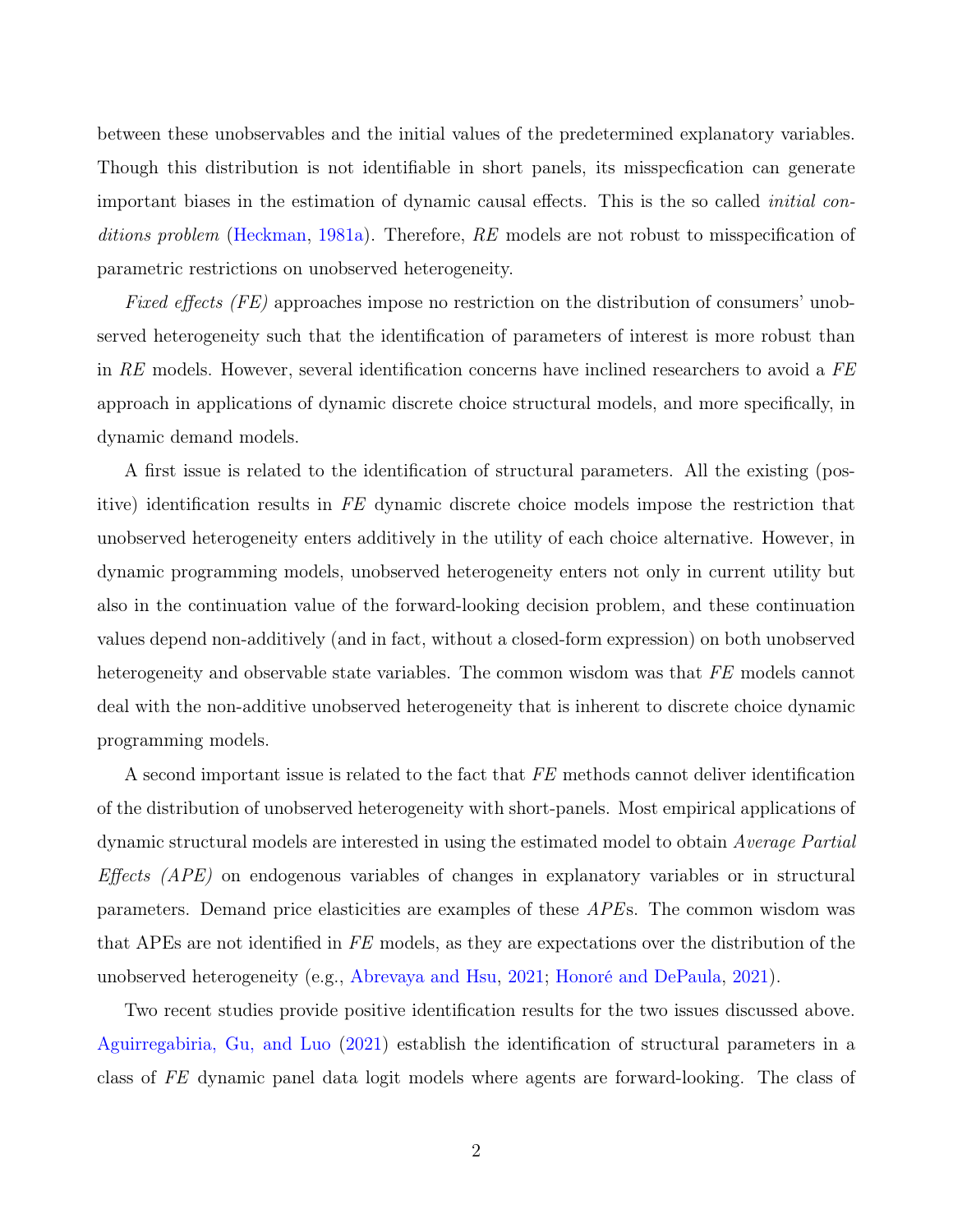models includes two types of endogenous state variables: the lagged choice variable, and the time duration in the last choice. [Aguirregabiria and Carro](#page-23-8) [\(2021\)](#page-23-8) prove the point identification of different AMEs in FE dynamic logit models. For instance, the average causal effect of changes in the lagged dependent variable or in the duration in last choice are identified.<sup>[6](#page-4-0)</sup>

In this paper, I apply and extend identification results in [Aguirregabiria, Gu, and Luo](#page-23-7) [\(2021\)](#page-23-7) to a FE dynamic panel data model of consumer demand with differentiated product. The model can incorporate storable or durable products, habit formation, and brand switching costs. I present a new identification result in FE dynamic discrete choice with forward-looking agents. I show identification of utility parameters associated to state variables that follow exogenous stochastic processes. More specifically, in the context of demand models, I establish the identification of parameters that capture the effect of prices. In a FE forward-looking model, this identification result relies on a particular structure in the stochastic process of prices. There are two components in prices: a persistent component (i.e., regular price), and a transitory component (i.e., temporary promotions).

The structural parameters of the model are estimated using a *sufficient statistics - condi*tional maximum likelihood (CML) method, in the spirit of [Chamberlain](#page-23-9) [\(1985\)](#page-23-9) and [Honoré and](#page-24-9) [Kyriazidou](#page-24-9) [\(2000\)](#page-24-9). In the context of dynamic structural models, a very helpful implication of this CML method is that it is not subject to a curse of dimensionality associated with the computational cost of solving a dynamic programming problem, or calculating present values of future utilities. This is particularly relevant in applications of dynamic demand of differentiated product as the dimension of the state space increases exponentially with the number of products, which is typically large. The sufficient statistics - CML method "differences out" the continuation (forward-looking) value of the consumer's decision problem, as this value depends on the incidental parameters / unobserved heterogeneity. This implies that continuation values should not be computed to implement the CML estimator. Therefore, the CML estimation of this dynamic structural model is computationally as simple as in static or myopic models, and its cost does not depend on the dimension of the state space.[7](#page-4-1)

<span id="page-4-0"></span><sup>&</sup>lt;sup>6</sup>In related work, [Chernozhukov, Fernandez-Val, Hahn, and Newey](#page-23-10) [\(2013\)](#page-23-10), and more recently [Davezies,](#page-23-11) [D'Haultfoeuille, and Laage](#page-23-11) [\(2021\)](#page-23-11), provide partial identification results for a general class of AMEs in binary choice panel data models.

<span id="page-4-1"></span><sup>7</sup>CML estimation implies a different type of curse of dimensionality. The evaluation of the conditional likeli-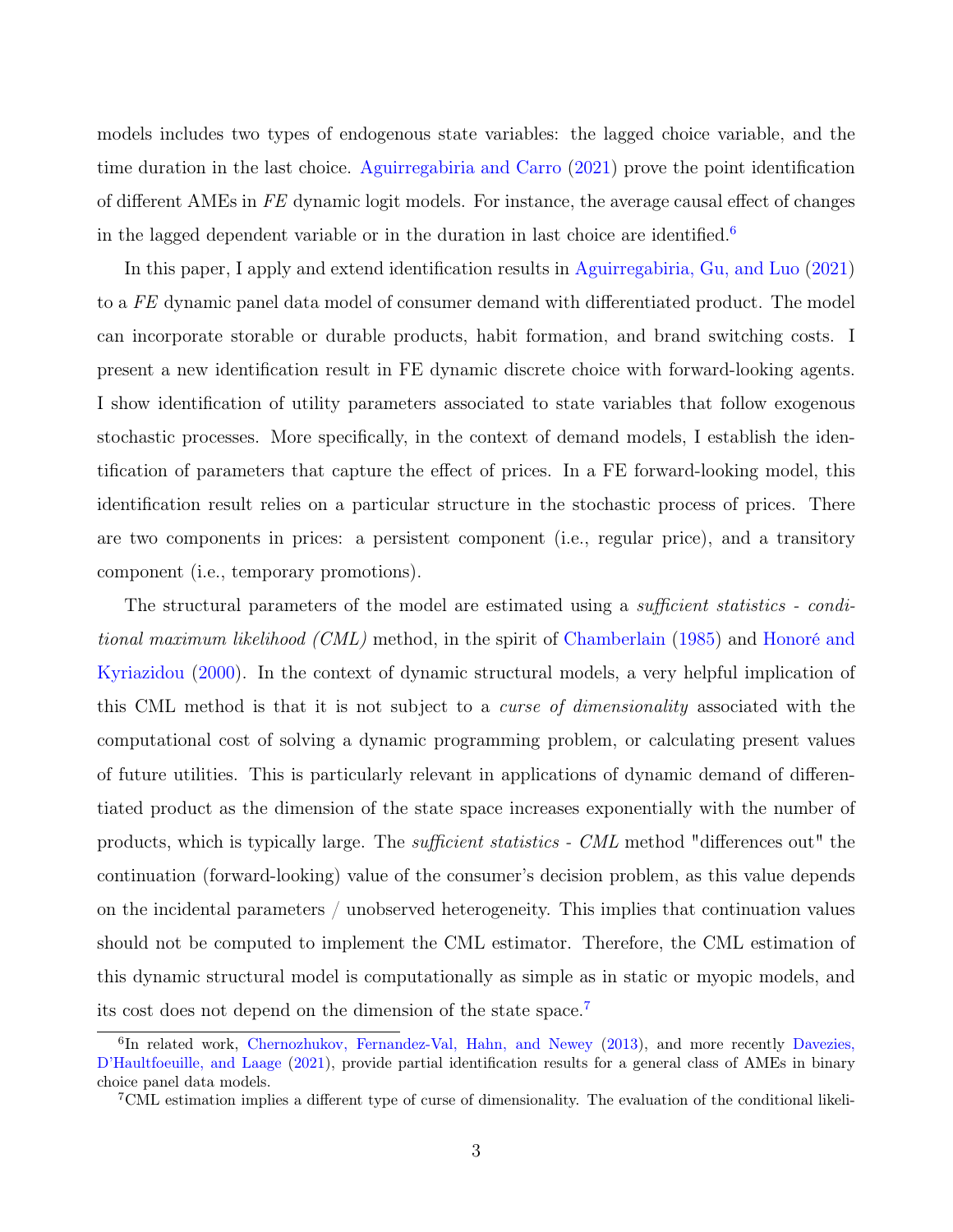The rest of the paper is organized as follows. Section [2](#page-5-0) describes the model. Section [3](#page-11-0) presents identification results. Section [4](#page-20-0) describes the estimation method. In section [5,](#page-22-0) I summarize and discuss some extensions for further research.

# <span id="page-5-0"></span>2 Model

I present a framework that includes both storable and durable differentiated products. Most of the features of the model are standard in the literature. The main distinguishing feature is the Fixed Effects (FE) nature of consumer unobserved heterogeneity.

#### 2.1 Basics

There are J different brands of a differentiated product, and we index brands by  $j \in \{1, 2, ..., J\}$ . We index consumers by i. Time is discrete and indexed by  $t$ . There is a dichotomy in the definition of time in empirical applications of dynamic consumer demand. In most applications, t has the standard interpretation as calendar time: for instance, the unit of time can be a week. In these applications, the model and data account for time periods where a consumer does not purchase any variety of the differentiated product. In contrast, a good number of empirical applications in this literature consider t as the index for purchase events, such that  $t = 1$  means a consumer's first purchase,  $t = 2$  is her second purchase, and so on (see [Keane,](#page-24-5) [1997;](#page-24-5) [Osborne,](#page-24-6) [2011;](#page-24-6) among others). The different definition of time  $t$  has implications on the interpretation of dynamics in the model, such as duration dependence.<sup>[8](#page-5-1)</sup> Here, I follow the standard definition of t as calendar time. However, all the identification results in this paper apply also to models where t indexes purchase events.

Every period t, consumer i decides whether to purchase or not one unit of the product, and which brand to buy. Variable  $y_{it} \in \mathcal{Y} = \{0, 1, ..., J\}$  represents the decision of consumer i at

hood function involves adding up a function over all the possible values of the vector of sufficient statistics. The number of possible values increases exponentially with the number of time periods in the data, T. However, this dimensionality problem has an easy solution – at the cost of some efficiency lost in the CML estimator – which consists of splitting a T-periods history into shorter sub-histories.

<span id="page-5-1"></span> $8$ Also very importantly, the model where t indexes purchase events does not include the decision of "no purchase" as a choice alternative. That is, there is not an outside alternative.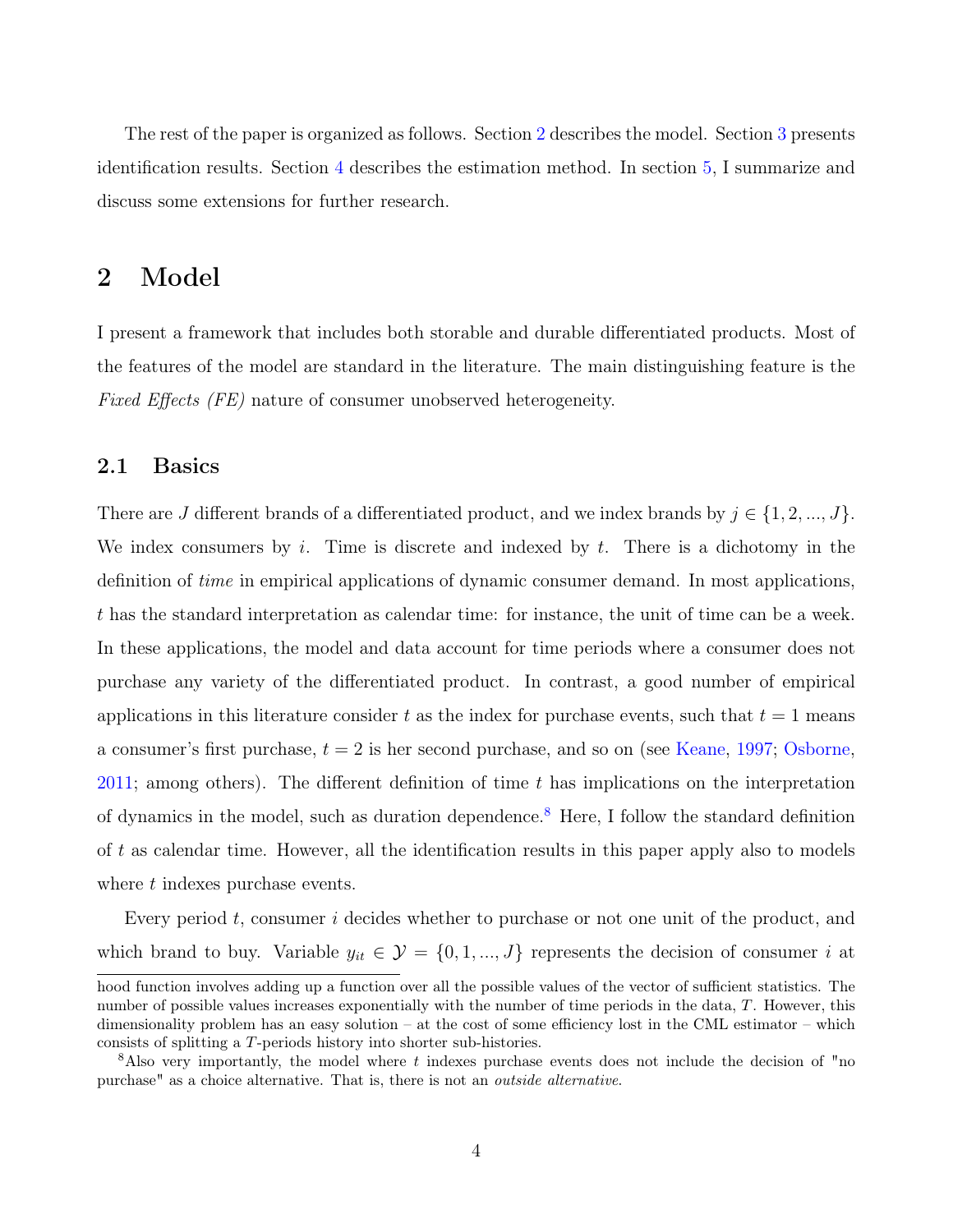period t, where  $y_{it} = 0$  means "no purchase", and  $y_{it} = j > 0$  means purchase of brand j. There are two endogenous state variables that capture dynamics in consumer demand: brand choice in the last purchase,  $\ell_{it} \in \{1, 2, ..., J\}$ ; and time duration since the last purchase,  $d_{it} \in$  $\{1, 2, ..., D\}$ . Last brand choice is related to habit formation and switching costs. Duration since last purchase captures the effect of inventory depletion (for storable products) or depreciation (for durable products). By definition, the transition rule of the vector of endogenous state variables  $\mathbf{x}_{it} \equiv (\ell_{it}, d_{it})$  is:

<span id="page-6-0"></span>
$$
\mathbf{x}_{i,t+1} \equiv (\ell_{i,t+1}, d_{i,t+1}) = f_x(y_{it}, \mathbf{x}_{it}) \equiv \begin{cases} (\ell_{it}, d_{it}+1) & if y_{it} = 0 \\ (j, 1) & if y_{it} = j > 0 \end{cases}
$$
 (1)

In many applications, consumers are located in different geographic markets and face different prices. This is not a necessary condition for the identification results in this paper, but I allow for it. Let  $p_{it}(j)$  be the price of product j at period t in the market where consumer i is located, and let  $\mathbf{p}_{it}$  be the vector with the prices of all products,  $\mathbf{p}_{it} \equiv (p_{it}(j) : j = 1, 2, ..., J)$ .

#### 2.2 Utility

Let  $U_{it}$  be the per-period utility that consumer i obtains at period t. It has four components:

$$
U_{it} = b_{it} + \gamma_i m_{it} - sc_{it} + \varepsilon_{it} \tag{2}
$$

The term  $b_{it}$  is the utility from consumption of the branded product;  $m_{it}$  represents consumption of the outside good or numeraire;  $\gamma_i$  is the marginal utility of the outside good, also referred as marginal utility of income;  $sc_{it}$  represents brand switching costs or habits; and  $\varepsilon_{it}$  represents consumer idiosyncratic taste shocks at the moment of purchase. I describe below each of these components.

(i) Heterogeneity in consumers' tastes. The model allows for product differentiation at the moment of consumption and not only at the moment of purchase. Parameter  $\alpha_i(j)$  is the flow utility that consumer i receives from consuming product j when the product has not depreciated (or depleted) over time. It depends on product characteristics and consumer characteristics,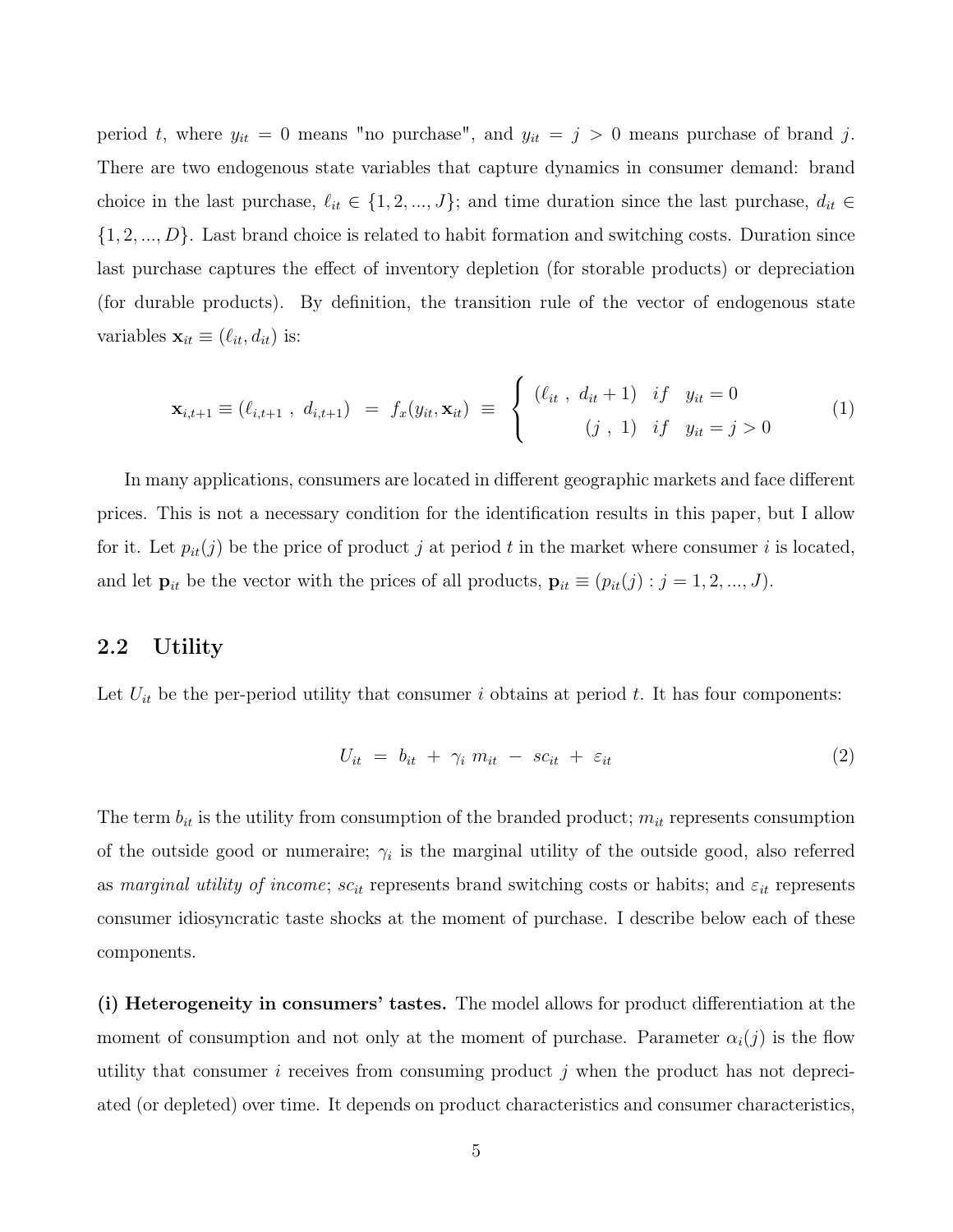some of them unobservable to the researcher. The vector  $\alpha_i \equiv (\alpha_i(1), \alpha_i(2), ..., \alpha_i(J))$  represents the fixed effects for consumer i. The fixed effect  $\alpha_i(j)$  depends on product and consumer characteristics in an unrestricted way. For instance, it could have the structure  $\alpha_i(j) = \mathbf{x}'_j \mathbf{\beta}_i + \boldsymbol{\xi}'_j \boldsymbol{\omega}_i$ , where  $x_j$  and  $\xi_j$  are vectors of observable and unobservable product characteristics, respectively, and  $\beta_i$  and  $\omega_i$  are the vectors of marginal utilities of these characteristics for consumer i. Therefore, the specification of consumer heterogeneity in preferences is very flexible.

(ii) Depreciation / depletion. The flow utility from consumption of the branded product takes into account depletion or depreciation over time.<sup>[9](#page-7-0)</sup> This flow utility has the following form:

$$
b_{it} \equiv \begin{cases} \alpha_i(j) & if \quad y_{it} = j > 0 \\ \alpha_i(\ell_{it}) - \beta^{dep}(\ell_{it}, d_{it}) & if \quad y_{it} = 0 \; . \end{cases} \tag{3}
$$

If the consumer purchases a new product (if  $y_{it} = j > 0$ ), there is no depreciation effect and the flow utility is  $\alpha_i(j)$ . Otherwise, if the consumer does not purchase a new product (if  $y_{it}$  = 0), she consumes product  $\ell_{it}$  – her last purchase – and flow utility is  $\alpha_i(\ell_{it}) - \beta^{dep}(\ell_{it}, d_{it})$ . Parameter  $\beta^d(j, d)$  measures the effect on utility of d periods of depreciation in product j. This depreciation/depletion effect can vary across products, and it is a nonparametric function of duration d.

Arguably, the depletion effect  $\beta^{dep}$  could vary across households. It is important to note that the model in this paper allows all the structural parameters, including this depletion effect, to depend on observable household characteristics, such as family size, income, education, or region. We impose the restriction that  $\beta^{dep}$  does not depend on consumer unobserved heterogeneity.

(iii) Utility from consumption of the composite good. The (dollar) amount of consumption of the composite good,  $m_{it}$ , is given by the consumer's budget constraint:

$$
m_{it} = m_i - \sum_{j=1}^{J} p_{it}(j) \ 1\{y_{it} = j\},\tag{4}
$$

<span id="page-7-0"></span><sup>&</sup>lt;sup>9</sup>The datasets used in this literature contain information on consumer purchase histories, but not on consumption and inventories of storable products. To deal with this missing information for storable products, researchers have imposed different restrictions. [Aguirregabiria and Nevo](#page-23-12) [\(2013\)](#page-23-12) discuss this issue and different restrictions in the literature. A common approach is using duration since last purchase,  $d_{it}$ , as a proxy of inventory. For storable products, this is the approach in [Erdem, Imai, and Keane](#page-23-2) [\(2003\)](#page-23-2).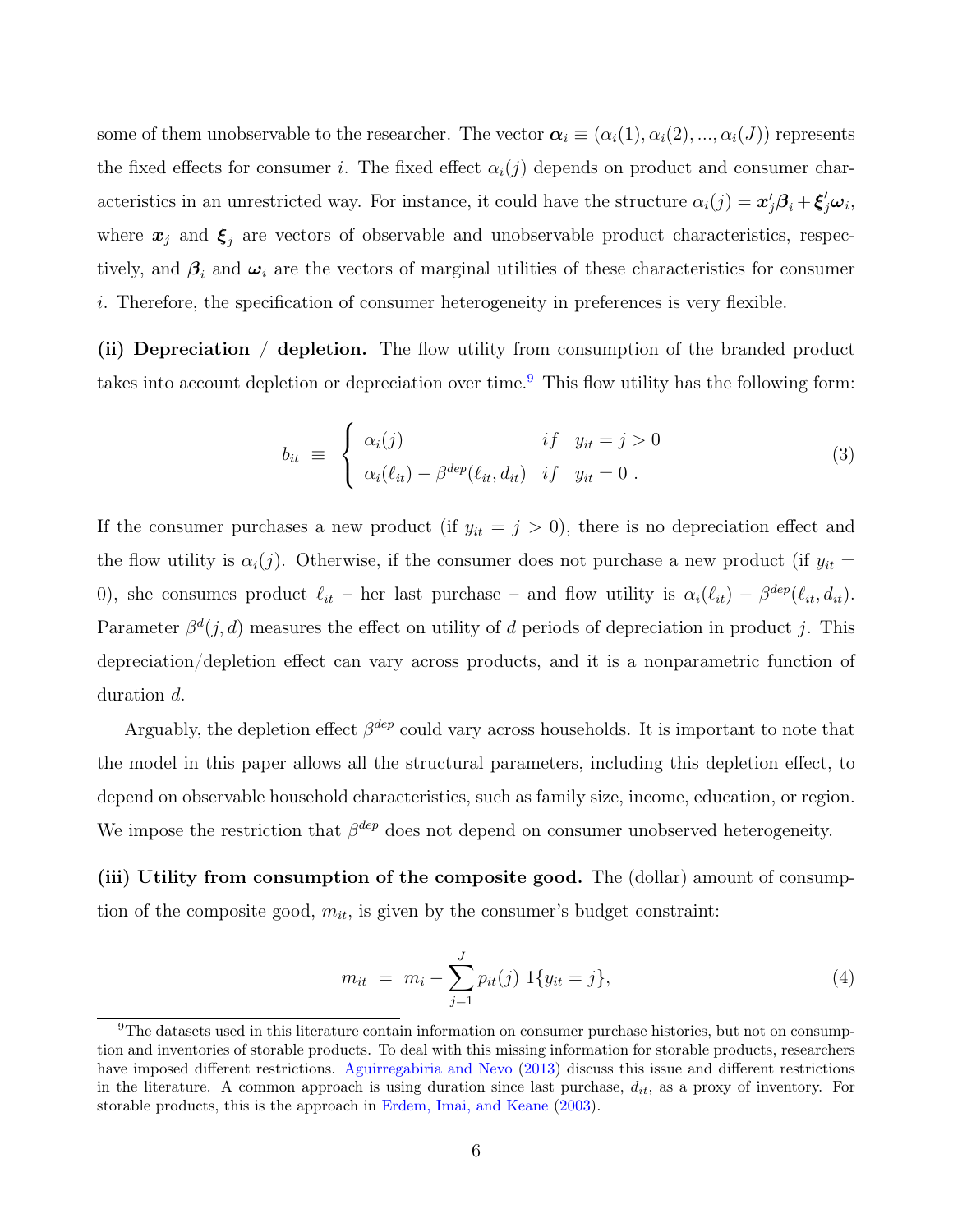where  $m_i$  is the consumer's (weekly) disposable income, and  $\sum_{j=1}^{J} p_{it}(j) 1\{y_{it} = j\}$  represents expenditure in the branded product. Since this utility is linear in consumption of the composite good, income  $m_i$  does not enter explicitly in the difference between the utilities of two product choices. However, the parameter  $\gamma_i$  that represents the marginal utility of the composite good may depend on consumer income, or on other observable consumer characteristics.

(iv) Product switching costs / habits. Following the standard approach, brand switching costs take place at the moment of purchase, and not through the consumption of the product. The specification of brand switching costs is:

$$
sc_{it} = \beta^{sc}(\ell_{it}, y_{it}), \tag{5}
$$

Parameter  $\beta^{sc}(k, j)$  represents the cost of switching from brand k to brand j. There is no switching cost without switching or without a new purchase, such that such that  $\beta^{sc}(k, k) = 0$ and  $\beta^{sc}(k,0) = 0$ .

This component of the utility can be also interpreted in terms of habit formation. In that case, we have that  $sc_{it} = -\beta^{hab}(\ell_{it}, y_{it})$ , where parameter  $\beta^{hab}(j, j) \geq 0$  for  $j > 0$  is the increase in utility from purchasing the same brand as in last purchase, and for any  $k \neq j$ ,  $\beta^{hab}(k, j)$ is restricted to be zero. This habit formation model is equivalent to the brand switching cost model under the restrictions  $\beta^{sc}(k, j) = \beta^{sc}(k', j)$  for any  $k, k' \neq j$ . This more parsimonious specification is quite common in this literature.

Regardless of consumer unobserved heterogeneity or/and forward-looking behavior, it is not possible to identify all the switching cost parameters  $\beta^{sc}(k, j)$  using data of consumers' product choices. In the best case, for any pair of products  $(k, j)$ , it is possible to identify the following linear combination of these parameters:

$$
\widetilde{\beta}^{sc}(k,j) = \beta^{sc}(k,j) + \beta^{sc}(j,k) - \beta^{sc}(k,k) - \beta^{sc}(j,j)
$$
\n(6)

Therefore, we study the identification of these  $\tilde{\beta}^{sc}(k, j)$  parameters.

(v) Extreme value distributed shocks in preferences. Finally, variable  $\varepsilon_{it}(j)$  captures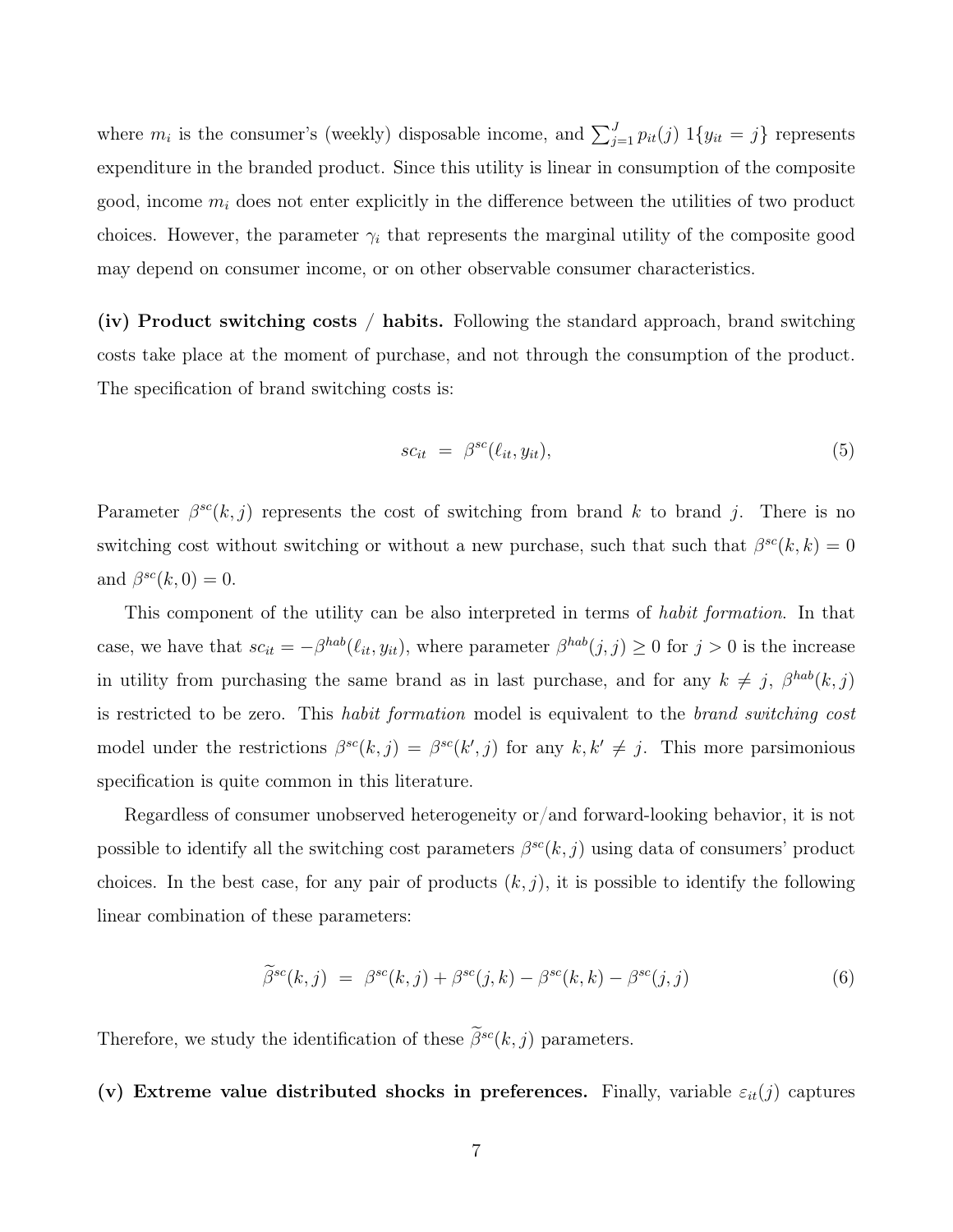other consumer idiosyncratic factors affecting the utility from purchasing product j at period t. Variables  $\varepsilon_{it} \equiv (\varepsilon_{it}(0), ..., \varepsilon_{it}(J))$  are i.i.d. over  $(i, t, j)$  with a type I extreme value distribution. Both  $\alpha_i$  and  $\varepsilon_{it}$  are unobservable to the econometrician.

Putting together the different components of the utility function, we have:

$$
U_{it} = u_{\alpha_i}(y_{it}, \mathbf{x}_{it}, \mathbf{p}_{it}) + \varepsilon_{it}(y_{it}) = \begin{cases} \alpha_i(\ell_{it}) - \beta^{dep}(\ell_{it}, d_{it}) + \varepsilon_{it}(0) & if y_{it} = 0\\ \alpha_i(j) - \gamma_i p_{it}(j) - \beta^{sc}(\ell_{it}, j) + \varepsilon_{it}(j) & if y_{it} = j > 0, \end{cases}
$$
(7)

where  $u_{\alpha_i}(y_{it}, \mathbf{x}_{it}, \mathbf{p}_{it})$  represents utility excluding unobservable logit shocks.

#### 2.3 Stochastic process for prices

The structure of the stochastic process of prices that I describe here is not necessary for the identification of the parameters  $\beta^{sc}$  and  $\beta^{dep}$ , but it plays an important role in the identification of the marginal utility of income parameter,  $\gamma$ , in this forward-looking model. The assumption is that the price of any product j has two components, one that is persistent over time  $(z_{it}(j))$ , and other that is transitory  $(e_{it}(j))$ . That is:

$$
p_{it}(j) = \rho(z_{it}(j), e_{it}(j)) \tag{8}
$$

where  $\rho(.)$  is a known function. Some examples for the  $\rho(.)$  function are the linear function  $p_{it}(j) = z_{it}(j) + e_{it}(j)$ , or the linear in logs function,  $p_{it}(j) = \exp\{z_{it}(j)e_{it}(j)\}\$ . The vector of permanent components  $\mathbf{z}_{it} \equiv (z_{it}(j) : j = 1, 2, ..., J)$  follows a Markov process of order n. The vector of transitory components  $e_{it} \equiv (z_{it}(j) : j = 1, 2, ..., J)$  is i.i.d. over time, and for any periods t and s,  $z_{it}$  and  $e_{is}$  are independently distributed. The stochastic relationship between the prices of the different products is unrestricted.

This structure can be interpreted in terms of "regular prices", represented by  $z_{it}$ , and transitory promotions, represented by  $e_{it}$ . For notational simplicty, for the rest of the paper, I consider that  $z_{it}$  follows a first-order Markov process with transition density function  $f_z(\mathbf{z}_{i,t+1}|\mathbf{z}_{it})$ .

This structure has an important implication on a consumer's dynamic decision model. The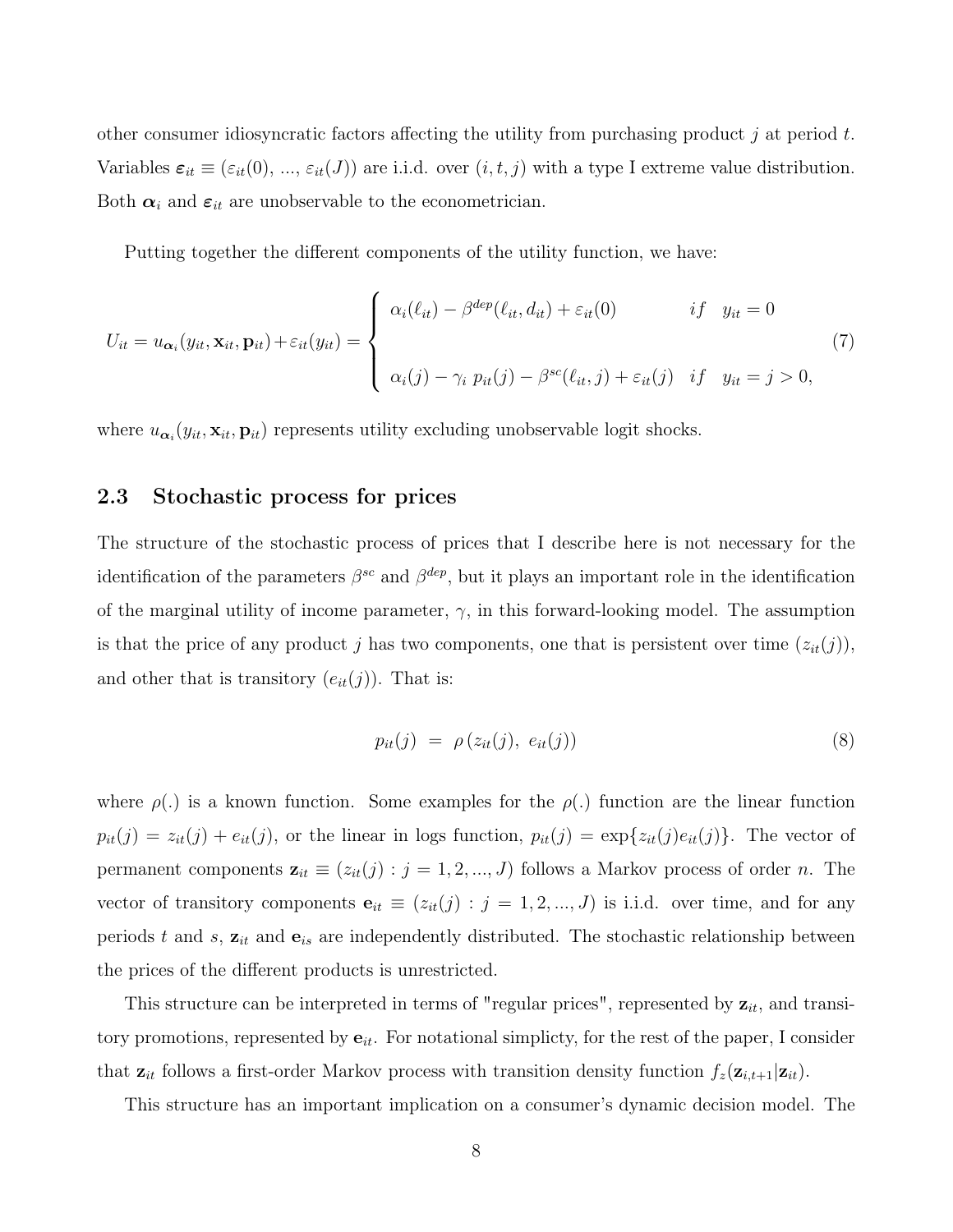whole vector of prices  $\mathbf{p}_t$  (both  $\mathbf{z}_t$  and  $\mathbf{e}_t$ ) affects a consumer's current utility, but the expected and discounted value of future utilities (the continuation value) depends on  $z_t$  but not on  $e_t$ . This exclusion restriction plays an important role in the identification of parameter  $\gamma$  in the Fixed Effects dynamic forward-looking model in this paper.

It is relevant to note that, given time series data on prices and a specification of the  $\rho(.)$ function, it is possible to identify the parameters in the two stochastic processes that characterize the evolution of prices, and based on these parameters, it is possible to identify the two components  $z_{it}$  and  $e_{it}$ . For the rest of the paper, I assume that these two vectors,  $z_{it}$  and  $e_{it}$ , are observable to the researcher.

#### 2.4 Consumer decision problem

Every period t, the consumer observes the vectors of state variables  $\mathbf{x}_{it}$ ,  $\mathbf{z}_{it}$ ,  $\mathbf{e}_{it}$ , and  $\boldsymbol{\varepsilon}_{it}$ , and makes a purchasing decision  $y_{it}$  to maximize her expected and discounted intertemporal utility  $\mathbb{E}_t\left[\sum_{s=0}^{\infty} \delta_i^s U_{i,t+s}\right]$ , where  $\delta_i \in [0,1)$  is consumer *i*'s time discount factor. This consumer's problem is a stationary Markov Decision Process (MDP), and Blackwell's Theorem establishes that the value function and the optimal decision rule are time-invariant [\(Blackwell,](#page-23-13) [1965\)](#page-23-13).

The decision problem of consumer  $i$  at period  $t$  is:

$$
y_{it} = \underset{j \in \mathcal{Y}}{\arg \max} \{ u_{\alpha_i}(j, \mathbf{x}_{it}, \mathbf{p}_{it}) + \varepsilon_{it}(j) + v_{\alpha_i}(f_x(j, \mathbf{x}_{it}), \mathbf{z}_{it}) \}
$$
(9)

where, as defined in equation [\(1\)](#page-6-0),  $f_x(j, \mathbf{x}_{it})$  represents the value of  $\mathbf{x}_{i,t+1}$  given state  $\mathbf{x}_{it}$  and decision  $y_{it} = j$ ; and  $v_{\alpha_i}(f_x(j, \mathbf{x}_{it}), \mathbf{z}_{it})$  is the *continuation value function*, i.e., the expected and discounted value of future utility given current state is  $(\mathbf{x}_{it}, \mathbf{z}_{it})$  and current choice  $j$ .<sup>[10](#page-10-0)</sup> Let  $\sigma_{\alpha_i}(\mathbf{x}_{it}, \mathbf{z}_{it}, \mathbf{e}_{it})$  be the integrated (or smoothed) value function, that is defined as the expectation of the value function over the distribution of the i.i.d. unobservable state variables  $\varepsilon_{it}$  [\(Rust,](#page-25-3)  $1994$ <sup>[11](#page-10-1)</sup> This value function is the unique solution of the integrated Bellman equation. For the

<span id="page-10-0"></span><sup>&</sup>lt;sup>10</sup>In the literature of structural dynamic discrete models, letter v is commonly used to denote the *conditional choice value function.* Instead, here I use letter  $v$  to denote the continuation value, such that the *conditional* choice value function is  $u_{\alpha_i}(j, \mathbf{x}_{it}, \mathbf{p}_{it}) + v_{\alpha_i}(f_x(j, \mathbf{x}_{it}), \mathbf{z}_{it}).$ 

<span id="page-10-1"></span><sup>&</sup>lt;sup>11</sup>That is, if  $V_{\alpha_i}(\mathbf{x}_{it}, \mathbf{z}_{it}, \mathbf{e}_{it}, \varepsilon_{it})$  is the value function, then the integrated value function is defined as  $\sigma_{\alpha_i}(\mathbf{x}_{it}, \mathbf{z}_{it}, \mathbf{e}_{it}) \equiv \int V_{\alpha_i}(\mathbf{x}_{it}, \mathbf{z}_{it}, \mathbf{e}_{it}, \varepsilon_{it}) f_{\varepsilon}(\varepsilon_{it}) d\varepsilon_{it}$ , where  $f_{\varepsilon}$  is the density function of  $\varepsilon_{it}$ .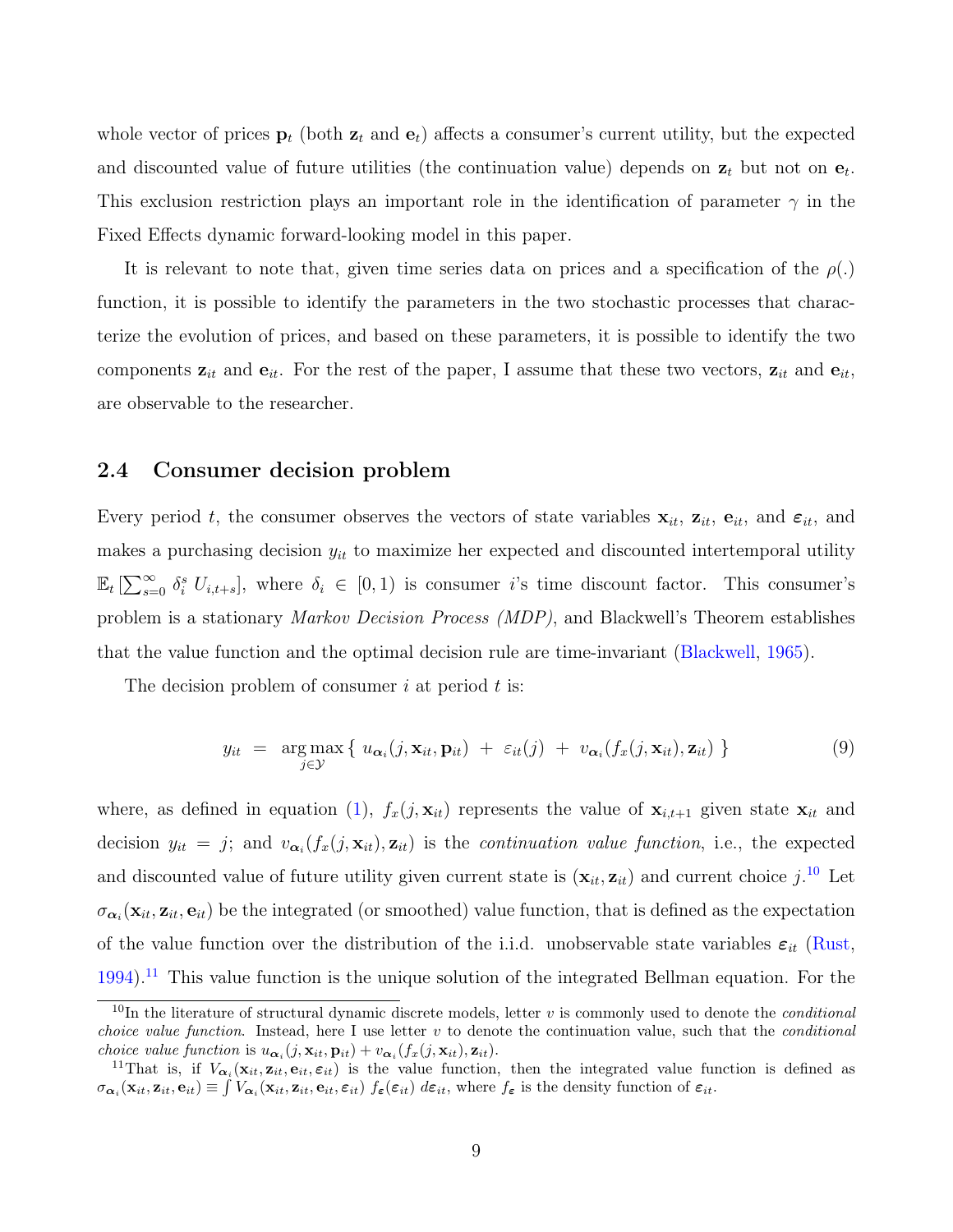type I extreme value distribution, the integrated Bellman equation is:

$$
\sigma_{\alpha_i}(\mathbf{x}_{it}, \mathbf{z}_{it}, \mathbf{e}_{it}) = \log \left( \sum_{j=0}^J \exp \left\{ u_{\alpha_i}(j, \mathbf{x}_{it}, \mathbf{p}_{it}) + v_{\alpha_i}(f_x(j, \mathbf{x}_{it}), \mathbf{z}_{it}) \right\} \right) \tag{10}
$$

and the continuation value function is:

$$
v_{\boldsymbol{\alpha}_i}(f_x(j,\mathbf{x}_{it}),\mathbf{z}_{it}) \equiv \delta_i \int_{\mathbf{z}_{i,t+1}} \int_{\mathbf{e}_{i,t+1}} \sigma_{\boldsymbol{\alpha}_i}(f_x(j,\mathbf{x}_{it}),\mathbf{z}_{i,t+1},\mathbf{e}_{i,t+1}) f_z(d\mathbf{z}_{i,t+1}|\mathbf{z}_{it}) f_e(d\mathbf{e}_{i,t+1}) \quad (11)
$$

Define the *conditional choice probability* (CCP) function as:

$$
P(j|\mathbf{x}_{it}, \mathbf{z}_{it}, \mathbf{e}_{it}, \alpha_i) \equiv Pr\left(j = \underset{k \in \mathcal{Y}}{\arg \max} \left\{ u_{\alpha_i}(k, \mathbf{x}_{it}, \mathbf{p}_{it}) + \varepsilon_{it}(k) + v_{\alpha_i}(f_x(k, \mathbf{x}_{it}), \mathbf{z}_{it}) \right\} |\mathbf{x}_{it}, \mathbf{z}_{it}, \mathbf{e}_{it}, \alpha_i\right)
$$
\n(12)

Importantly, this CCP function is conditional on the observable state variables  $(\mathbf{x}_{it}, \mathbf{z}_{it}, \mathbf{e}_{it})$  and on the unobservable fixed effects  $\alpha_i$ . The extreme value type I distribution of the unobservables  $\varepsilon$  implies that the logarithm of the CCP function has the following form. For any  $j \in \mathcal{Y}$ :

<span id="page-11-1"></span>
$$
\log P(j|\mathbf{x}_{it}, \mathbf{z}_{it}, \mathbf{e}_{it}, \boldsymbol{\alpha}_{i}) = u_{\boldsymbol{\alpha}_{i}}(j, \mathbf{x}_{it}, \mathbf{p}_{it}) + v_{\boldsymbol{\alpha}_{i}}(f_{x}(j, \mathbf{x}_{it}), \mathbf{z}_{it}) - \sigma_{\boldsymbol{\alpha}_{i}}(\mathbf{x}_{it}, \mathbf{z}_{it}, \mathbf{e}_{it}) \qquad (13)
$$

Note that the integrated value  $\sigma_{\alpha_i}(\mathbf{x}_{it}, \mathbf{z}_{it}, \mathbf{e}_{it})$  is also the logarithm of the denominator of the logit CCP function.

## <span id="page-11-0"></span>3 Identification

The researcher observes a panel dataset of  $N$  households over  $T$  periods with information on households' purchasing decisions and prices. The time length of the panel, T, is short in the sense that it contains only a few purchases per household. The identification results in this paper consider that T is fixed and – as it is common in proofs of identification – that N is infinite such that we have an infinite population of households.

Assumption 1 summarizes restrictions on the model for the identification of structural parameters  $\beta^{sc}$ ,  $\beta^{dep}$ , and  $\gamma$ .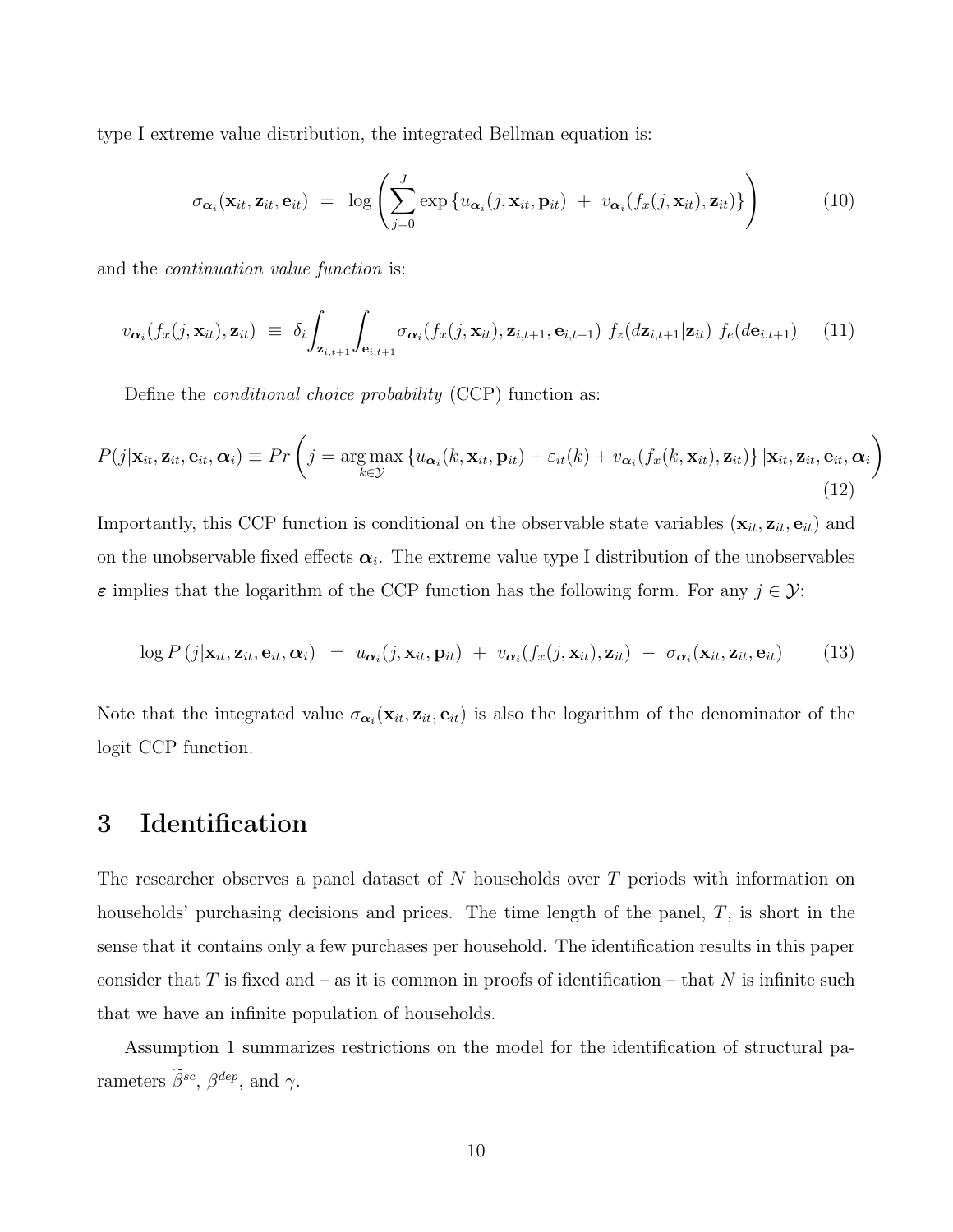**ASSUMPTION 1.** (A) (i.i.d. Logit shocks)  $\varepsilon_{it}(j)$  is i.i.d. over  $(i, t, j)$  with type I extreme value distribution, and is independent of  $\alpha_i$ . (B) (Strict exogeneity of prices with respect to shocks  $\varepsilon_{it}$ ) For any two periods, t and s, the variables  $\varepsilon_{it}(j)$  and prices  $p_{is}$  are independently distributed. (C) (Sticky prices) The vectors  $\mathbf{z}_t - \mathbf{z}_{t-1}$  and  $\mathbf{e}_t - \mathbf{e}_{t-1}$  have supports that include a neighborhood around zero.

Assumptions 1(A) and 1(B) rule out aggregate market-level shocks correlated with prices. This restriction is very common in the literature of structural dynamic demand models, espe-cially in applications using consumer level data.<sup>[12](#page-12-0)</sup> This may seem a strong assumption in an econometric demand model, and at odds with the literature on estimation of static demand models using the BLP framework [\(Berry, Levinsohn, and Pakes,](#page-23-0) [1995\)](#page-23-0). However, as I explain in the next two paragraphs, the FE approach in this paper controls for two important sources of endogeneity in prices.

First, note that the vector of fixed effects  $\boldsymbol{\alpha}_i = (\alpha_i(1), \alpha_i(2), ..., \alpha_i(J))$  includes product fixed effects: in fact, it accounts for any interaction of product effects and consumer effects. Therefore, these incidental parameters account for time-invariant differences in product quality that can be correlated with the cross-sectional variation in prices across products. That is, the model accounts – in a very general way – for endogeneity of price levels. This means that the potential concern with Assumption 1(B) is because endogeneity of changes in prices over time.

Second, all the identification results in this paper control for variation over time in the persistent component of prices,  $z_{it}$  and exploit only variation in the transitory component,  $e_{it}$ . Therefore, the method controls for endogeneity of *regular prices*.

Importantly, we consider a fixed effects (FE) model, in the sense that both the unconditional distribution  $F_{\alpha}(\alpha_i)$  and the sequence of conditional distributions  $F_{\alpha|x,t}(\alpha_i|\ell_{it}, d_{it}, \mathbf{z}_{it}, \mathbf{e}_{it})$  for  $t = 1, 2, ..., T$  are completely unrestricted functions.

<span id="page-12-0"></span> $12$ For instance, [Erdem, Imai, and Keane](#page-23-2) [\(2003\)](#page-23-2), [Hendel and Nevo](#page-24-1) [\(2006\)](#page-24-1), [Pavlidis and Ellickson,](#page-25-4) [\(2017\)](#page-25-4), [Griffith, Nesheim, and O'Connell,](#page-24-10) [\(2018\)](#page-24-10), or [Mysliwski, Sanches, Junior, and Srisuma,](#page-24-11) [\(2020\)](#page-24-11), among many other papers in this literature, assume that prices are not correlated with transitory shocks. In contrast, some dynamic demand models using market level data, such as [Gowrisankaran and Rysman](#page-24-4) [\(2012\)](#page-24-4), allow for unobserved market-level demand shocks.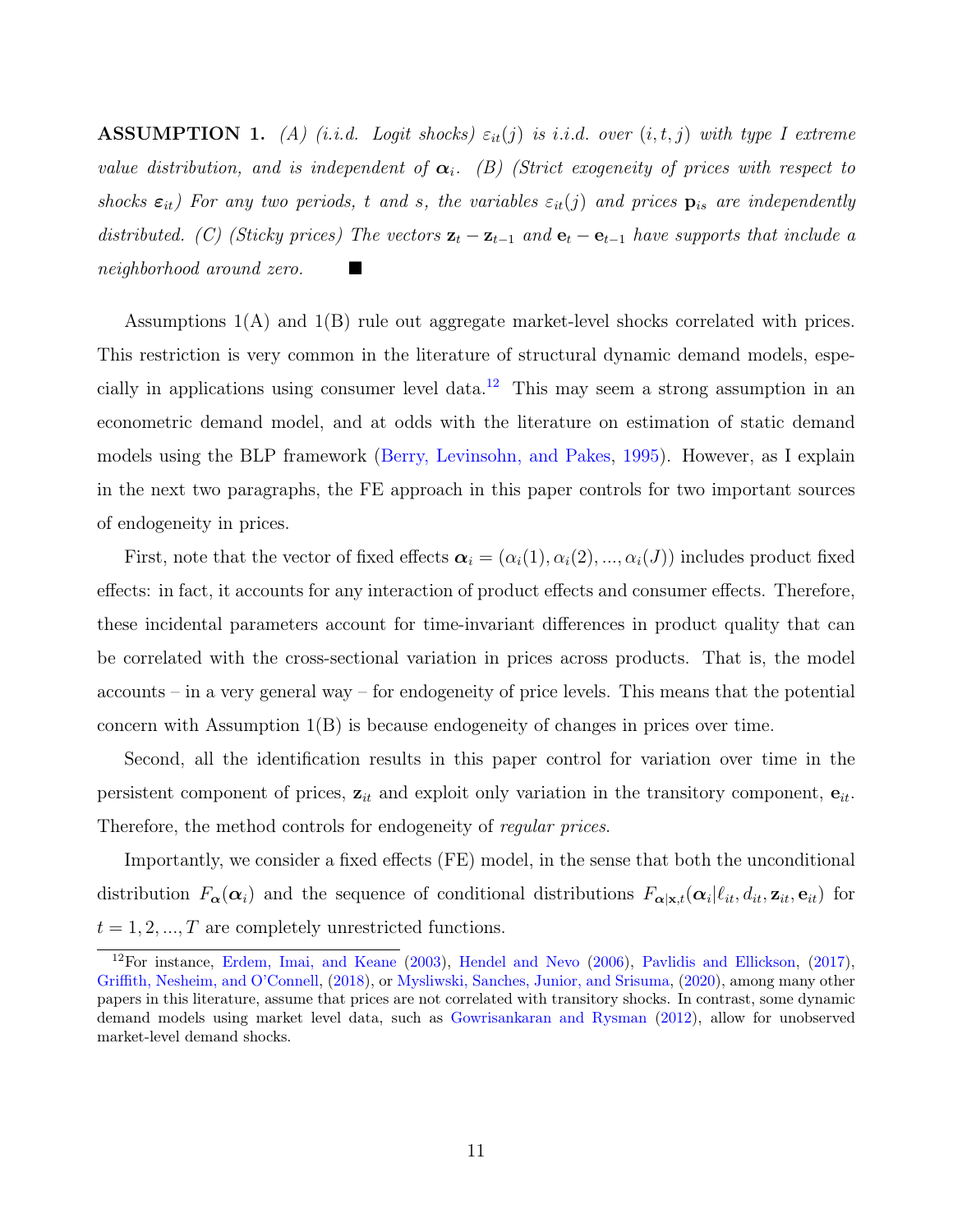#### 3.1 Preliminaries

Let  $\theta$  be the vector with the structural parameters  $\beta^{sc}$ ,  $\beta^{d}$ , and  $\gamma$ . To establish the identification of  $\theta$ , I follow [Aguirregabiria, Gu, and Luo](#page-23-7) [\(2021\)](#page-23-7) who consider a *sufficient statistic - conditional* likelihood approach in the spirit of [Chamberlain](#page-23-9) [\(1985\)](#page-23-9), [Magnac](#page-24-12) [\(2000\)](#page-24-12), and [Honoré and Kyr](#page-24-9)[iazidou](#page-24-9) [\(2000\)](#page-24-9). I start describing some general features of this approach in the context of the dynamic demand model.

Let  $y_i \equiv (\ell_{i1}, d_{i1}, y_{i1}, y_{i2}, ..., y_{iT})$  be the vector with consumer i's choice history, including the initial condition  $(\ell_{i1}, d_{i1})$ , and let  $\widetilde{\mathbf{z}}_i \equiv (\mathbf{z}_{i1}, \mathbf{z}_{i2}, ..., \mathbf{z}_{iT})$  and  $\widetilde{\mathbf{e}}_i \equiv (\mathbf{e}_{i1}, \mathbf{e}_{i2}, ..., \mathbf{e}_{iT})$  be the vectors with the histories of the two components in prices. Taking into account equation  $(13)$  for the log-CCP function, we have that the log-probability of a choice history  $y_i$  conditional on the history of prices and parameters  $\boldsymbol{\theta}$  and  $\boldsymbol{\alpha}_i$  is:

$$
\log \mathbb{P}\left(\mathbf{y}_{i}|\widetilde{\mathbf{z}}_{i},\widetilde{\mathbf{e}}_{i},\boldsymbol{\alpha}_{i},\boldsymbol{\theta}\right) = \log p_{1}(\mathbf{x}_{i1}|\boldsymbol{\alpha}_{i}) + \sum_{t=1}^{T} u_{\boldsymbol{\alpha}_{i}}(j,\mathbf{x}_{it},\mathbf{p}_{it}) + v_{\boldsymbol{\alpha}_{i}}(f_{x}(j,\mathbf{x}_{it}),\mathbf{z}_{it}) - \sigma_{\boldsymbol{\alpha}_{i}}\left(\mathbf{x}_{it},\mathbf{z}_{it},\mathbf{e}_{it}\right)
$$
\n(14)

where  $p_1(.)$  is the probability of the endogenous state variables at period  $t = 1$ . In this model, the log-probability of a choice history has the following structure:

<span id="page-13-0"></span>
$$
\log \mathbb{P}\left(\mathbf{y}_i | \widetilde{\mathbf{z}}_i, \widetilde{\mathbf{e}}_i, \boldsymbol{\alpha}_i, \boldsymbol{\theta}\right) = \mathbf{s}(\mathbf{y}_i, \widetilde{\mathbf{z}}_i, \widetilde{\mathbf{e}}_i)' \mathbf{g}(\boldsymbol{\alpha}_i) + \mathbf{c}(\mathbf{y}_i, \widetilde{\mathbf{z}}_i, \widetilde{\mathbf{e}}_i)' \boldsymbol{\theta}
$$
(15)

where  $\mathbf{s}(\mathbf{y}_i, \widetilde{\mathbf{z}}_i, \widetilde{\mathbf{e}}_i)$  and  $\mathbf{c}(\mathbf{y}_i, \widetilde{\mathbf{z}}_i, \widetilde{\mathbf{e}}_i)$  are vectors of statistics which are functions of  $(\mathbf{y}_i, \widetilde{\mathbf{z}}_i, \widetilde{\mathbf{e}}_i)$ , such as, for instance,  $\sum_{t=1}^{T} 1\{y_{it} = j\}$  or  $\sum_{t=1}^{T} 1\{y_{it} = j\} p_{it}(j)$ , and  $\mathbf{g}(\alpha_i)$  is a vector of functions which include the fixed effects  $\alpha_i$ .

The structure in equation [\(15\)](#page-13-0) has two key implications for the identification of  $\theta$ . First, equation [\(15\)](#page-13-0) implies that  $s_i \equiv s(y_i, \tilde{z}_i, \tilde{e}_i)$  is a *sufficient statistic* for  $\alpha_i$ . That is, the probability  $\mathbb{P}(\mathbf{y}_i|\widetilde{\mathbf{z}}_i, \widetilde{\mathbf{e}}_i, \boldsymbol{\alpha}_i, \boldsymbol{\theta}, \mathbf{s}_i)$  does not depend on  $\boldsymbol{\alpha}_i$ . To show this, note that:

<span id="page-13-1"></span>
$$
\mathbb{P}(\mathbf{y}_{i}|\widetilde{\mathbf{z}}_{i},\widetilde{\mathbf{e}}_{i},\boldsymbol{\alpha}_{i},\boldsymbol{\theta},\mathbf{s}_{i}) = \frac{\mathbb{P}(\mathbf{y}_{i}|\widetilde{\mathbf{z}}_{i},\widetilde{\mathbf{e}}_{i},\boldsymbol{\alpha}_{i},\boldsymbol{\theta})}{\mathbb{P}(\mathbf{s}_{i}|\widetilde{\mathbf{z}}_{i},\widetilde{\mathbf{e}}_{i},\boldsymbol{\alpha}_{i},\boldsymbol{\theta})} = \frac{\exp\left\{\mathbf{s}_{i}'\,\mathbf{g}(\boldsymbol{\alpha}_{i}) + \mathbf{c}_{i}'\,\boldsymbol{\theta}\right\}}{\sum_{\mathbf{y}_{i}|\mathbf{s}(\mathbf{y})=\mathbf{s}_{i}} \exp\left\{\mathbf{s}_{i}'\,\mathbf{g}(\boldsymbol{\alpha}_{i}) + \mathbf{c}(\mathbf{y})'\,\boldsymbol{\theta}\right\}}
$$
\n
$$
= \frac{\exp\left\{\mathbf{c}_{i}'\,\boldsymbol{\theta}\right\}}{\sum_{\mathbf{y}_{i}|\mathbf{s}(\mathbf{y})=\mathbf{s}_{i}} \exp\left\{\mathbf{c}(\mathbf{y})'\,\boldsymbol{\theta}\right\}} = \mathbb{P}(\mathbf{y}_{i}|\widetilde{\mathbf{z}}_{i},\widetilde{\mathbf{e}}_{i},\boldsymbol{\theta},\mathbf{s}_{i})
$$
\n(16)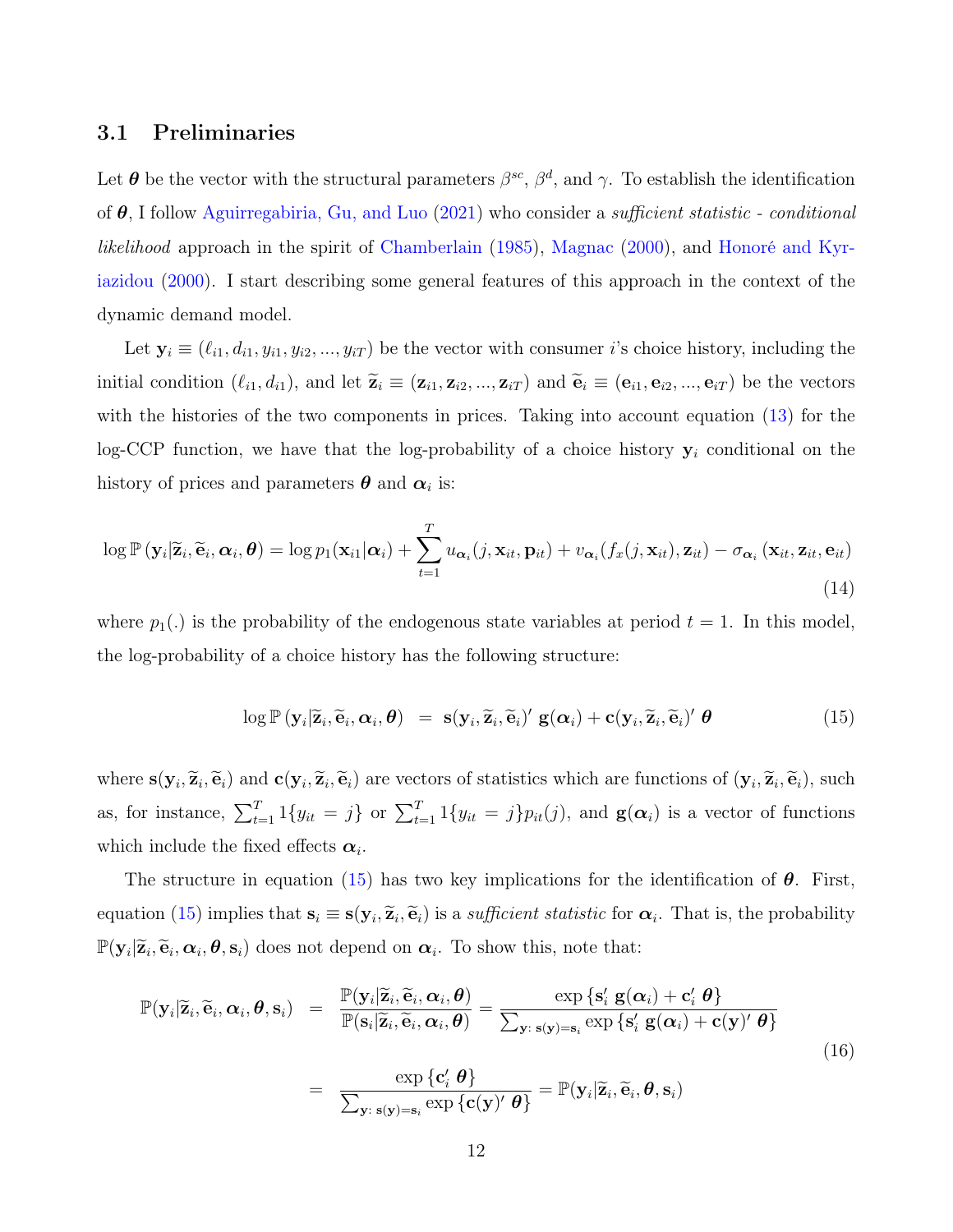where  $\sum_{\mathbf{y}:\ \mathbf{s}(\mathbf{y})=\mathbf{s}_i}$  is the sum over all the possible choice histories  $\mathbf{y}$  with  $\mathbf{s}(\mathbf{y})$  equal to  $\mathbf{s}_i$ .

Second, using the expression at the bottom line of equation [\(16\)](#page-13-1), we have the following conditional log-likelihood function (at the population level):

$$
\mathbb{E}\left[\log \mathbb{P}(\mathbf{y}_i|\widetilde{\mathbf{z}}_i,\widetilde{\mathbf{e}}_i,\boldsymbol{\theta},\mathbf{s}_i)\right] = \mathbb{E}\left[\mathbf{c}'_i \boldsymbol{\theta} - \log \left(\sum_{\mathbf{y}: \; \mathbf{s}(\mathbf{y})=\mathbf{s}_i} \exp \left\{\mathbf{c}(\mathbf{y})'\boldsymbol{\theta}\right\}\right)\right]
$$
(17)

The first order conditions for the maximization of this likelihood function with respect to  $\theta$ imply the following moment conditions (i.e., likelihood equations):

$$
\boldsymbol{m}(\boldsymbol{\theta}) \equiv \mathbb{E}\left[\mathbf{c}_i - \sum_{\mathbf{y}: \; \mathbf{s}(\mathbf{y}) = \mathbf{s}_i} \mathbf{c}(\mathbf{y}) \; \mathbb{P}(\mathbf{y} | \widetilde{\mathbf{z}}_i, \widetilde{\mathbf{e}}_i, \boldsymbol{\theta}, \mathbf{s}_i) \right] = \mathbf{0} \tag{18}
$$

The Jacobian matrix for this vector of moment conditions – or equivalently, the Hessian of the log-likelihood function, or the negative of Fisher's information matrix – is:

<span id="page-14-0"></span>
$$
\frac{\partial \boldsymbol{m}(\boldsymbol{\theta})}{\partial \boldsymbol{\theta}'} = - \mathbb{E}\left( [\mathbf{c}_i - \mathbb{E}(\mathbf{c}_i | \mathbf{s}_i)] \ [\mathbf{c}_i - \mathbb{E}(\mathbf{c}_i | \mathbf{s}_i)]' \right) \tag{19}
$$

This is the negative of a variance-covariance matrix, and therefore, it is negative semidefinite for any value of  $\theta$ . In other words, the likelihood function is globally concave in  $\theta$ . Furthermore, based on these moment conditions, a necessary and sufficient condition for (point) identification of  $\theta$  is that this Jacobian matrix  $\partial m(\theta)/\partial \theta'$  is nonsingular (i.e., rank identification condition). The right-hand-side in equation [\(19\)](#page-14-0) shows that this is the case if and only if the statistics in vector  $\mathbf{c}_i$  are linearly independent conditional on  $\mathbf{s}_i$ .

A more intuitive description of the identification of the structural parameters consists in showing that, for every parameter in the vector  $\theta$ , say  $\theta_k$  (the k-th element of vector  $\theta$ ), there exist two choice histories, say A and B, such that  $s(A) = s(B)$  and  $c(A) - c(B)$  is a vector where all the elements are zero except element  $k$  that is one. Under these conditions, equation [\(15\)](#page-13-0) implies that:

$$
\theta_k = \log \mathbb{P}(A) - \log \mathbb{P}(B), \tag{20}
$$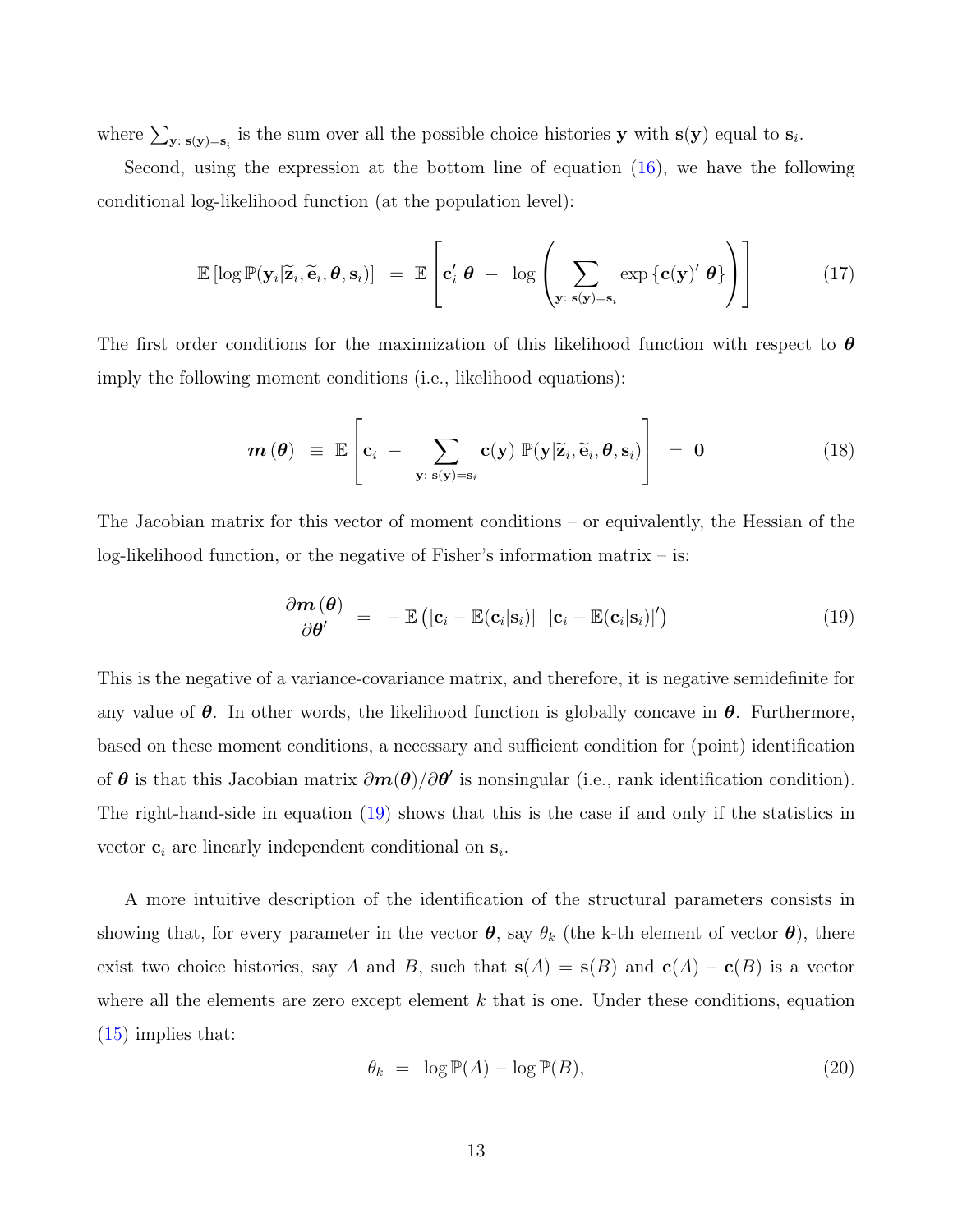which shows that parameter  $\theta_k$  is identified from the log odds ratio of histories A and  $B^{13}$  $B^{13}$  $B^{13}$ . This intuitive description of the identification of parameters in FE discrete choice models has been used by [Chamberlain](#page-23-9) [\(1985\)](#page-23-9) and [Honoré and Kyriazidou](#page-24-9) [\(2000\)](#page-24-9), among others. In this paper, I follow this approach.

It is important to note that for some FE nonlinear panel data models the identification conditions based on this conditional likelihood approach are sufficient but not necessary. [Bonhomme](#page-23-14)  $(2012)$  provides a systematic approach (the *functional differencing* method) to construct moment restrictions for a general class of FE models. Recently, [Honoré and Weidner](#page-24-13) [\(2020\)](#page-24-13), [Dobronyi,](#page-23-15) [Gu, and Kim](#page-23-15) [\(2021\)](#page-23-15), and [Honoré, Muris, and Weidner](#page-24-14) [\(2021\)](#page-24-14) have used Bonhomme's functional differencing approach to establish new point identification results of parameters in FE models where the conditional likelihood approach, at least apparently, does not provide identification.

For the rest of this subsection, I present results on the identification of structural parameters in two versions of the demand model: with and without duration dependence. Here, for simplicity, I do not present the expression for the statistics  $s_i$  and  $c_i$  and instead provide examples of pairs of histories A and B that identify the different parameters in  $\theta$ .

#### 3.2 Dynamic demand without duration dependence

Suppose that there is not depreciation or depletion such that  $\beta^d(\ell, d) = 0$ , but there is habit formation or/and brand switching costs, such that  $\beta^{sc}(\ell, y) \neq 0$ . This is the demand model in empirical applications like [Roy, Chintagunta, and Haldar](#page-25-1) [\(1996\)](#page-25-1), [Keane](#page-24-5) [\(1997\)](#page-24-5), [Osborne](#page-24-6) [\(2011\)](#page-24-6), or [Mysliwski, Sanches, Junior, and Srisuma,](#page-24-11) [\(2020\)](#page-24-11), among others.

In this model, the only endogenous state variables is  $\ell_{it}$ , and the transition function is:

$$
\ell_{i,t+1} = f_x(y_{it}, \ell_{it}) = \begin{cases} \ell_{it} & if \ y_{it} = 0 \\ j & if \ y_{it} = j > 0 \end{cases}
$$
 (21)

Then, combining equation [\(13\)](#page-11-1) with this transition rule, we have the following expression for

<span id="page-15-0"></span><sup>&</sup>lt;sup>13</sup>Note that, in this class of models, every choice history has a strictly positive probability such that  $\log P(A)$ and  $\log P(B)$  are finite real numbers.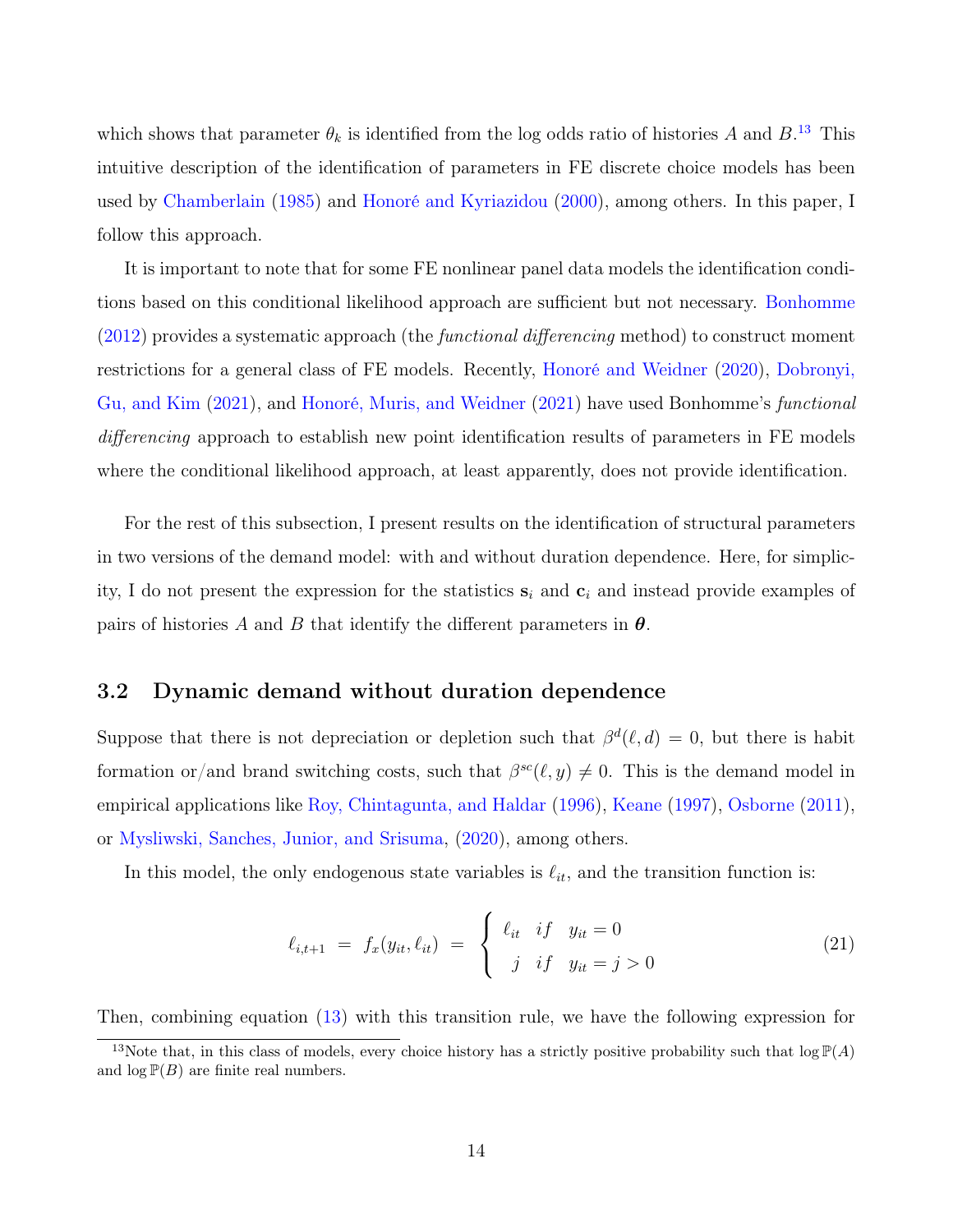the log-CCP function:

<span id="page-16-0"></span>
$$
\log P_{it}(y_{it}) = \begin{cases} \alpha_i(\ell_{it}) + v_{\alpha_i}(\ell_{it}, \mathbf{z}_{it}) - \sigma_{\alpha_i}(\ell_{it}, \mathbf{z}_{it}, \mathbf{e}_{it}) & \text{if} \quad y_{it} = 0\\ \alpha_i(j) + v_{\alpha_i}(j, \mathbf{z}_{it}) - \sigma_{\alpha_i}(\ell_{it}, \mathbf{z}_{it}, \mathbf{e}_{it}) - \beta^{sc}(\ell_{it}, j) - \gamma \ p_{it}(j) & \text{if} \quad y_{it} = j > 0 \end{cases} \tag{22}
$$

Suppose that  $T = 4$ . Let k and j be two different products, and consider the following pair of choice histories:

<span id="page-16-2"></span>
$$
A = (k, j, k, j) \quad ; \quad B = (k, k, j, j) \tag{23}
$$

Taking into account the structure of the log-CCP function in equation [\(22\)](#page-16-0), we have the following expression for the log-probabilities of the choice histories:

$$
\log \mathbb{P}(A) = \log p_1(k, \alpha_i) + \alpha_i(j) + \alpha_i(k) + \alpha_i(j)
$$
  
+ 
$$
v_{\alpha_i}(j, \mathbf{z}_2) + v_{\alpha_i}(k, \mathbf{z}_3) + v_{\alpha_i}(j, \mathbf{z}_4)
$$
  
- 
$$
\sigma_{\alpha_i}(k, \mathbf{z}_2, \mathbf{e}_2) - \sigma_{\alpha_i}(j, \mathbf{z}_3, \mathbf{e}_3) - \sigma_{\alpha_i}(k, \mathbf{z}_4, \mathbf{e}_4)
$$
  
- 
$$
\beta^{sc}(k, j) - \beta^{sc}(j, k) - \beta^{sc}(k, j) - \gamma \left( p_2(j) + p_3(k) + p_4(j) \right),
$$
 (24)

and

$$
\log \mathbb{P}(B) = \log p_1(k, \alpha_i) + \alpha_i(k) + \alpha_i(j) + \alpha_i(j)
$$
  
+ 
$$
v_{\alpha_i}(k, \mathbf{z}_2) + v_{\alpha_i}(j, \mathbf{z}_3) + v_{\alpha_i}(j, \mathbf{z}_4)
$$
  
- 
$$
\sigma_{\alpha_i}(k, \mathbf{z}_2, \mathbf{e}_2) - \sigma_{\alpha_i}(k, \mathbf{z}_3, \mathbf{e}_3) - \sigma_{\alpha_i}(j, \mathbf{z}_4, \mathbf{e}_4)
$$
  
- 
$$
\beta^{sc}(k, j) - \gamma \left( p_2(k) + p_3(j) + p_4(j) \right),
$$
 (25)

Therefore, the difference between log-probabilities of the two histories is:

<span id="page-16-1"></span>
$$
\log \mathbb{P}(A) - \log \mathbb{P}(B) = v_{\alpha_i}(j, \mathbf{z}_2) + v_{\alpha_i}(k, \mathbf{z}_3) - v_{\alpha_i}(k, \mathbf{z}_2) + v_{\alpha_i}(j, \mathbf{z}_3)
$$
  
- 
$$
\sigma_{\alpha_i}(j, \mathbf{z}_3, \mathbf{e}_3) - \sigma_{\alpha_i}(k, \mathbf{z}_4, \mathbf{e}_4) + \sigma_{\alpha_i}(k, \mathbf{z}_3, \mathbf{e}_3) + \sigma_{\alpha_i}(j, \mathbf{z}_4, \mathbf{e}_4)
$$
 (26)  
- 
$$
\widetilde{\beta}^{sc}(k, j) - \gamma \left( p_2(j) - p_3(j) - p_2(k) + p_3(k) \right),
$$

Given equation [\(26\)](#page-16-1), we can establish the identification of parameters  $\tilde{\beta}^{sc}(k, j)$  and  $\gamma$ . To control for the unobserved heterogeneity in the functions  $v(., \alpha_i)$  and  $\sigma(., \alpha_i)$ , we need to impose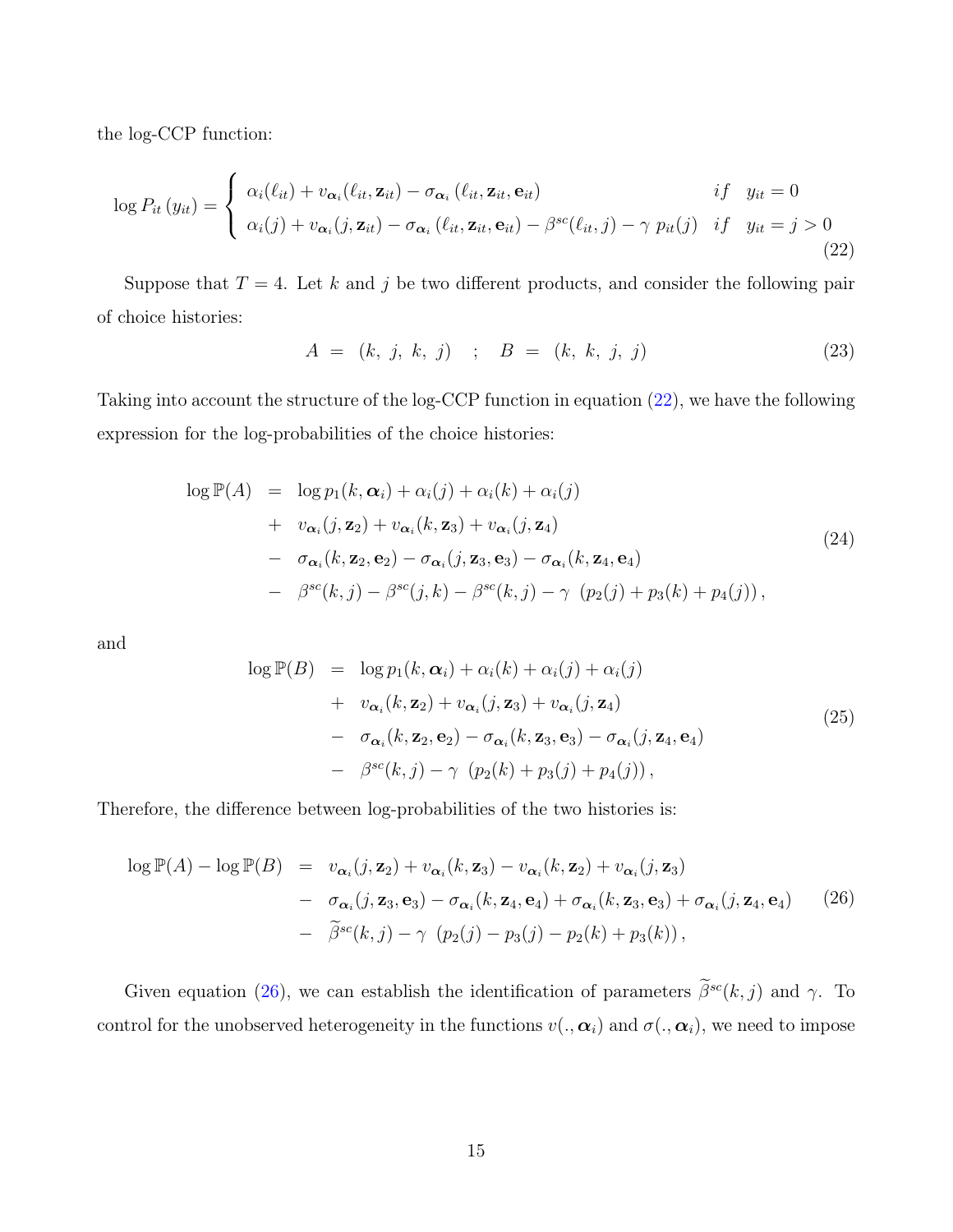the restrictions  $z_2 = z_3 = z_4$  and  $e_3 = e_4$ . Given these restrictions, we have that:

$$
\log \mathbb{P}(A) - \log \mathbb{P}(B) = -\tilde{\beta}^{sc}(k, j) - \gamma \left( p_2(j) - p_3(j) - p_2(k) + p_3(k) \right),\tag{27}
$$

Therefore, with  $p_2(j) - p_3(j) = 0$  and  $p_2(k) - p_3(k) = 0$  we have identification of the switching cost parameter  $\tilde{\beta}^{sc}(k, j)$ . And with  $p_2(j) - p_3(j) - p_2(k) + p_3(k) \neq 0$  we have identification of the price-sensitivity parameter  $\gamma$ . That is, keeping constant the permanent component of prices between periods 2 and 4, and the transitory component between periods 3 and 4, we can identify  $\gamma$  using the variation between periods 2 and 3 in the transitory component of the prices in products  $j$  and  $k$ .

The pair of histories A and B in equation  $(23)$  is only one of the many history pairs with identification power for the structural parameters. For instance, we can extend this example by including periods of no purchase. Let  $\mathbf{0}_n$  represent a vector of n zeros. For  $k, j \geq 1$  with  $k \neq j$ , and any two natural numbers  $n_1$  and  $n_2$ , consider the following choice histories:

$$
A = (k, 0_{n_1}, j, 0_{n_2}, k, 0_{n_2}, j) \quad ; \quad B = (k, 0_{n_1}, k, 0_{n_2}, j, 0_{n_2}, j) \tag{28}
$$

It is straightforward to show that the difference between the log-probabilities of these two histories has the following expression:

$$
\log \mathbb{P}(A) - \log \mathbb{P}(B) = \sum_{t=n_1+2}^{n_1+n_2+2} v_{\alpha_i}(j, \mathbf{z}_t) - v_{\alpha_i}(k, \mathbf{z}_t) + \sum_{t=n_1+n_2+3}^{n_1+2n_2+3} v_{\alpha_i}(k, \mathbf{z}_t) - v_{\alpha_i}(j, \mathbf{z}_t)
$$
  

$$
- \sum_{t=n_1+3}^{n_1+n_2+3} \sigma_{\alpha_i}(j, \mathbf{z}_t, \mathbf{e}_t) - \sigma_{\alpha_i}(k, \mathbf{z}_t, \mathbf{e}_t) + \sum_{t=n_1+n_2+4}^{n_1+2n_2+4} \sigma_{\alpha_i}(k, \mathbf{z}_t, \mathbf{e}_t) - \sigma_{\alpha_i}(j, \mathbf{z}_t, \mathbf{e}_t)
$$
  

$$
- \widetilde{\beta}^{sc}(k, j) - \gamma \left( p_{n_1+2}(j) - p_{n_1+n_2+3}(j) - p_{n_1+2}(k) + p_{n_1+n_2+3}(k) \right).
$$
(29)

To eliminate the unobserved heterogeneity  $\alpha_i$  from this difference we need the following conditions on prices: (i) the permanent component  $z_t$  is constant from period  $n_1 + 2$  to  $n_1 + 2n_2 + 4$ ; and (ii) the transitory component  $e_t$  is constant between periods  $n_1 + 3$  and  $n_1 + 2n_2 + 4$ . Under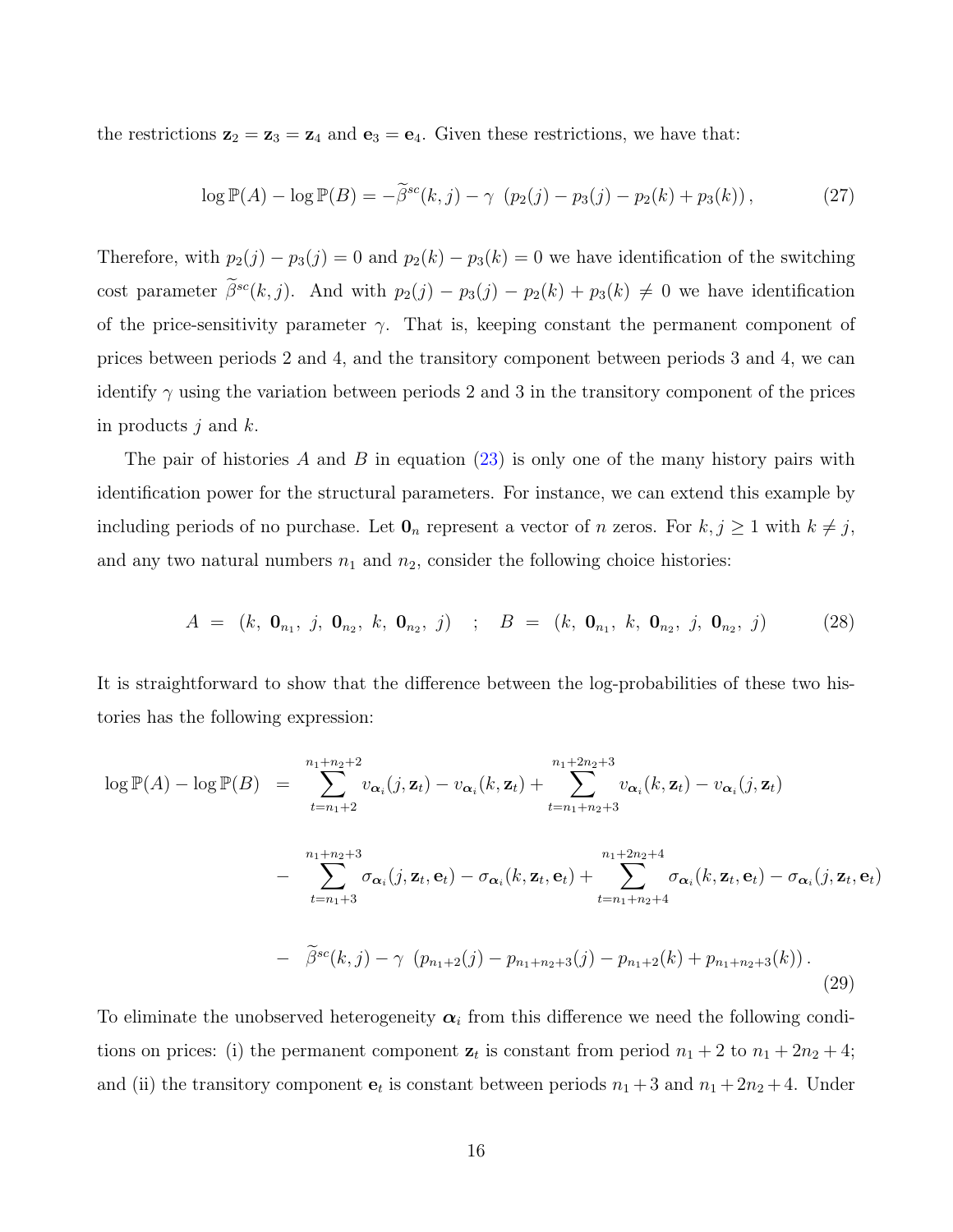these conditions, we have that:

$$
\log \mathbb{P}(A) - \log \mathbb{P}(B) = -\widetilde{\beta}^{sc}(k, j) - \gamma \left( p_{n_1+2}(j) - p_{n_1+3}(j) - p_{n_1+2}(k) + p_{n_1+3}(k) \right). \tag{30}
$$

This equation shows that a change between periods  $n_1+2$  and  $n_1+3$  in the transitory component of the price of product j or k identifies parameter  $\gamma$ . The switching cost parameter  $\tilde{\beta}^{sc}(k, j)$  is identified from histories where this transitory component is constant.

#### 3.3 Dynamic demand with duration dependence

Consider now the demand model with duration dependence. The expression for the log-CCP function is:

<span id="page-18-0"></span>
$$
\log P_{it} = \begin{cases} \alpha_i(\ell_{it}) - \beta^{dep}(\ell_{it}, d_{it}) + v_{\alpha_i}(\ell_{it}, d_{it} + 1, \mathbf{z}_t) - \sigma_{\alpha_i}(\ell_{it}, d_{it}, \mathbf{z}_t, \mathbf{e}_t) & if y_{it} = 0 \\ \alpha_i(j) - \gamma p_{it}(j) - \beta^{sc}(\ell_{it}, j) + v_{\alpha_i}(j, 1, \mathbf{z}_t) - \sigma_{\alpha_i}(\ell_{it}, d_{it}, \mathbf{z}_t, \mathbf{e}_t) & if y_{it} = j > 0 \end{cases}
$$
\n(31)

First, it is straightforward to verify that the pair of histories in equation [\(23\)](#page-16-2) still identifies the switching cost parameters  $\hat{\beta}_{kj}^{sc}$  and the price sensitivity parameter  $\gamma$ . Therefore, I focus here on the identification of the depretiation parameters  $\beta^{dep}(j, d)$ . Furthermore, for notational simplicity, I consider here that the two price components are constant over the considered choice histories and omit  $z_t$  and  $e_t$  as arguments.

Let n be a natural number such that  $2 \leq n \leq (T-2)/2$ . Consider the following choice histories, both with initial duration  $d_1 = 1$ :

$$
A = (j, 0_{n-1}, j, 0_{n+1}) \quad ; \quad B = (j, 0_n, j, 0_n, ) \tag{32}
$$

Note that these histories do not contain any product switching event such that switching cost parameters do not appear in the probabilities of these choice histories. Taking into account the structure of the log-CCP in equation [\(31\)](#page-18-0), we have the following expressions for log-probabilities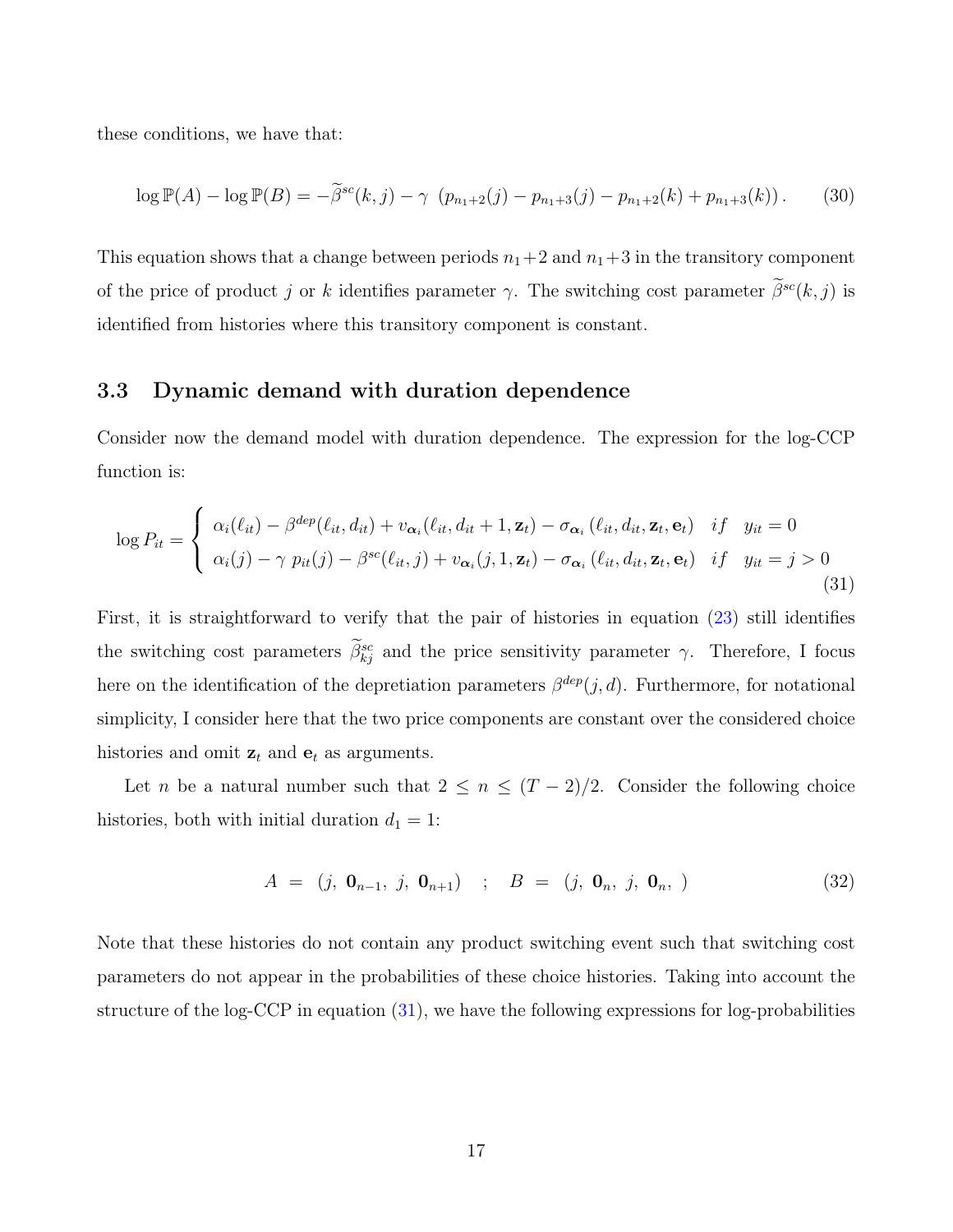of these choice histories:

$$
\log \mathbb{P}(A) = \log p_1(j, d_1 | \alpha_i) + 2(n+1)\alpha_i(j) - \sum_{d=1}^{n-1} \beta^{dep}(j, d) - \sum_{d=1}^{n+1} \beta^{dep}(j, d)
$$
  
+ 
$$
\sum_{d=2}^{n} v_{\alpha_i}(j, d) + \sum_{d=1}^{n+2} v_{\alpha_i}(j, d) - \sum_{d=1}^{n} \sigma_{\alpha_i}(j, d) - \sum_{d=1}^{n+1} \sigma_{\alpha_i}(j, d). \tag{33}
$$

$$
\log \mathbb{P}(B) = \log p_1(j, d_1 | \alpha_i) + 2(n+1)\alpha_i(j) - \sum_{d=1}^n \beta^{dep}(j, d) - \sum_{d=1}^{n-1} \beta^{dep}(j, d)
$$
  
+ 
$$
\sum_{d=2}^{n+1} v_{\alpha_i}(j, d) + \sum_{d=1}^{n+1} v_{\alpha_i}(j, d) - \sum_{d=1}^{n+1} \sigma_{\alpha_i}(j, d) - \sum_{d=1}^{n} \sigma_{\alpha_i}(j, d). \tag{34}
$$

They imply the following expression for the difference between the log-probabilities:

<span id="page-19-1"></span>
$$
\log \mathbb{P}(A) - \log \mathbb{P}(B) = -\beta^{\text{dep}}(j, n+1) + \beta^{\text{dep}}(j, n) + v_{\alpha_i}(j, n+2) - v_{\alpha_i}(j, n+1) \tag{35}
$$

The expression in the right-hand-side still depends on the incidental parameters  $\alpha_i$  such that, without further restrictions, this pair of histories does not identify  $\beta^{dep}$  parameters.

In general, without further restrictions, the duration dependence structural parameters  $\beta^{dep}(j, d)$ are not identified in the forward-looking model.<sup>[14](#page-19-0)</sup> To obtain identification of these parameters, I follow the same approach as [Aguirregabiria, Gu, and Luo](#page-23-7) [\(2021\)](#page-23-7) and impose the following restriction.

**ASSUMPTION 2.** For any product j, there is a value of duration  $d_j^*$  – which can vary across products – such that  $\beta^{dep}(j, n) = \beta^{dep}(j, d_j^*)$  for any duration  $n \ge d_j^*$ .

Importantly, as established in Proposition 6 in [Aguirregabiria, Gu, and Luo](#page-23-7) [\(2021\)](#page-23-7), the value of  $d_j^*$  is identified from the data as long as it is not larger than  $(T-1)/2$ . I reproduce here this result from [Aguirregabiria, Gu, and Luo](#page-23-7) [\(2021\)](#page-23-7).

**PROPOSITION.** Let  $d_j^*$  be the value of duration defined in Assumption 2 above. For any product j and any duration n with  $2n+1 \leq T$ , define the pair of histories  $A_{j,n} = (j, \mathbf{0}_{n-1}, j, \mathbf{0}_{n+1})$ 

<span id="page-19-0"></span><sup>&</sup>lt;sup>14</sup>Note that in a myopic model (i.e.,  $\delta_i = 0$ ) all the continuation values  $v_{\alpha_i}(j, d)$  are zero, such that equation [\(35\)](#page-19-1) implies the identification of  $\beta^{\text{dep}}(j, n+1) - \beta^{\text{dep}}(j, n)$  from  $\log \mathbb{P}(A) - \log \mathbb{P}(B)$ . Here, I do not impose this restriction and consider that consumers can be forward-looking.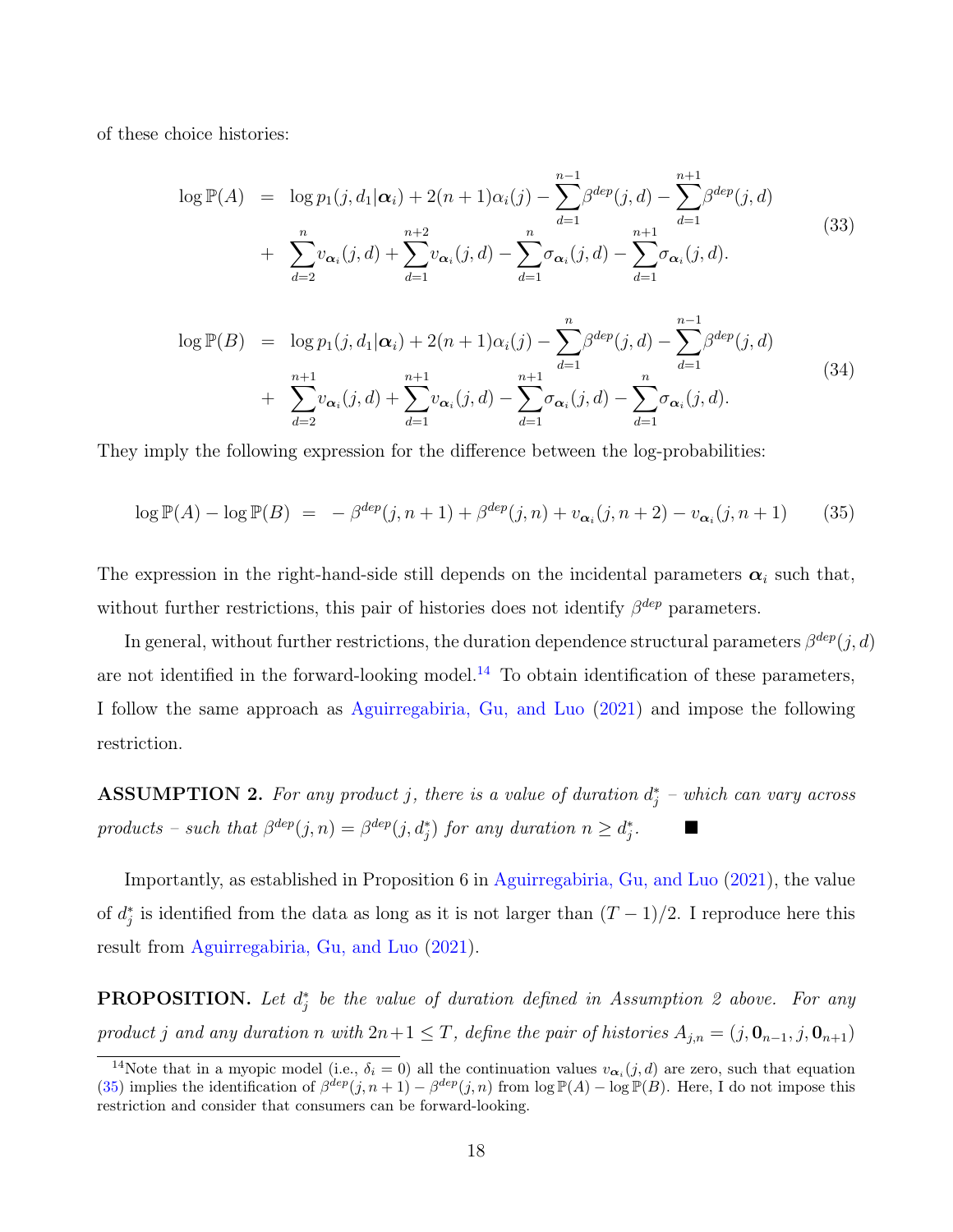and  $B_{j,n} = (j, \mathbf{0}_n, j, \mathbf{0}_n)$ . If  $d_j^* \leq (T-1)/2$ , then the value  $d_j^*$  is point identified from the following expression:

$$
d_j^* = \max\{n : \log \mathbb{P}(A_{j,n}) - \log \mathbb{P}(B_{j,n}) \neq 0\}
$$
 (36)

An important implication of Assumption 2 is that the continuation value function is such that  $v_{\alpha_i}(j,n) = v_{\alpha_i}(j,d_j^*)$  for any duration  $n \geq d_j^*$ . Combining this property with equation [\(35\)](#page-19-1), we have that for  $n = d_j^* - 1$ :

<span id="page-20-1"></span>
$$
\log \mathbb{P}(A) - \log \mathbb{P}(B) = -\beta^{\text{dep}}(j, d_j^*) + \beta^{\text{dep}}(j, d_j^* - 1)
$$
\n(37)

such that the (local) depreciation rate  $\beta^{dep}(j, d_j^*) - \beta^{dep}(j, d_j^* - 1)$  is identified. If  $\beta^{dep}(j, d)$  is a linear function, i.e.,  $\beta^{dep}(j, d) = \overline{\beta}^{dep}_j d$ , then equaton [\(37\)](#page-20-1) implies the identification of the product-specific depreciation rate  $\overline{\beta}_i^{dep}$  $\frac{a e p}{j}$ .

### <span id="page-20-0"></span>4 Estimation

Let  $\boldsymbol{\theta}$  be the vector of parameters  $(\gamma, \widetilde{\beta}_{kj}^{sc}, \overline{\beta}_{j}^{dep})$  $j_j^{def}, k, j \in \{1, 2, ..., J\}$  with  $k > j$ ). The dataset is  $\{y_{it}, \mathbf{z}_{it}, \mathbf{e}_{it} : i = 1, 2, ..., N; t = 1, 2, ..., T\}$ . Let  $\widetilde{\mathbf{z}}_i$  and  $\widetilde{\mathbf{e}}_i$  the vectors with the time series of prices  $\{z_{it}: t = 1, 2, ..., T\}$  and  $\{e_{it}: t = 1, 2, ..., T\}$ , respectively.

In the identification results in section [3,](#page-11-0) a sufficient statistic for  $\alpha_i$  was represented as a binary indicator that combines the condition  $y_i \in \{A \cup B\}$ , where A and B are two choice histories, and restrictions on prices, that we can represent as  $r(\tilde{\mathbf{z}}_i, \tilde{\mathbf{e}}_i) = \mathbf{0}$ . That is:

$$
s_i \equiv s(\mathbf{y}_i, \widetilde{\mathbf{z}}_i, \widetilde{\mathbf{e}}_i) = 1\{\mathbf{y}_i \in A \cup B \text{ and } r(\widetilde{\mathbf{z}}_i, \widetilde{\mathbf{e}}_i) = \mathbf{0}\}\
$$
(38)

We have shown that:

$$
P(\mathbf{y}_i|\widetilde{\mathbf{z}}_i, \widetilde{\mathbf{e}}_i, s_i = 1) = \frac{\exp\{c(\mathbf{y}_i, \widetilde{\mathbf{z}}_i, \widetilde{\mathbf{e}}_i)'\boldsymbol{\theta}\}}{\exp\{c(A, \widetilde{\mathbf{z}}_i, \widetilde{\mathbf{e}}_i)'\boldsymbol{\theta}\} + \exp\{c(B, \widetilde{\mathbf{z}}_i, \widetilde{\mathbf{e}}_i)'\boldsymbol{\theta}\}}
$$
(39)

where  $c(\mathbf{y}_i, \widetilde{\mathbf{z}}_i, \widetilde{\mathbf{e}}_i)$  is a vector of known statistics.

There are many pairs of histories A and B that provide sufficient statistics for  $\alpha_i$  and have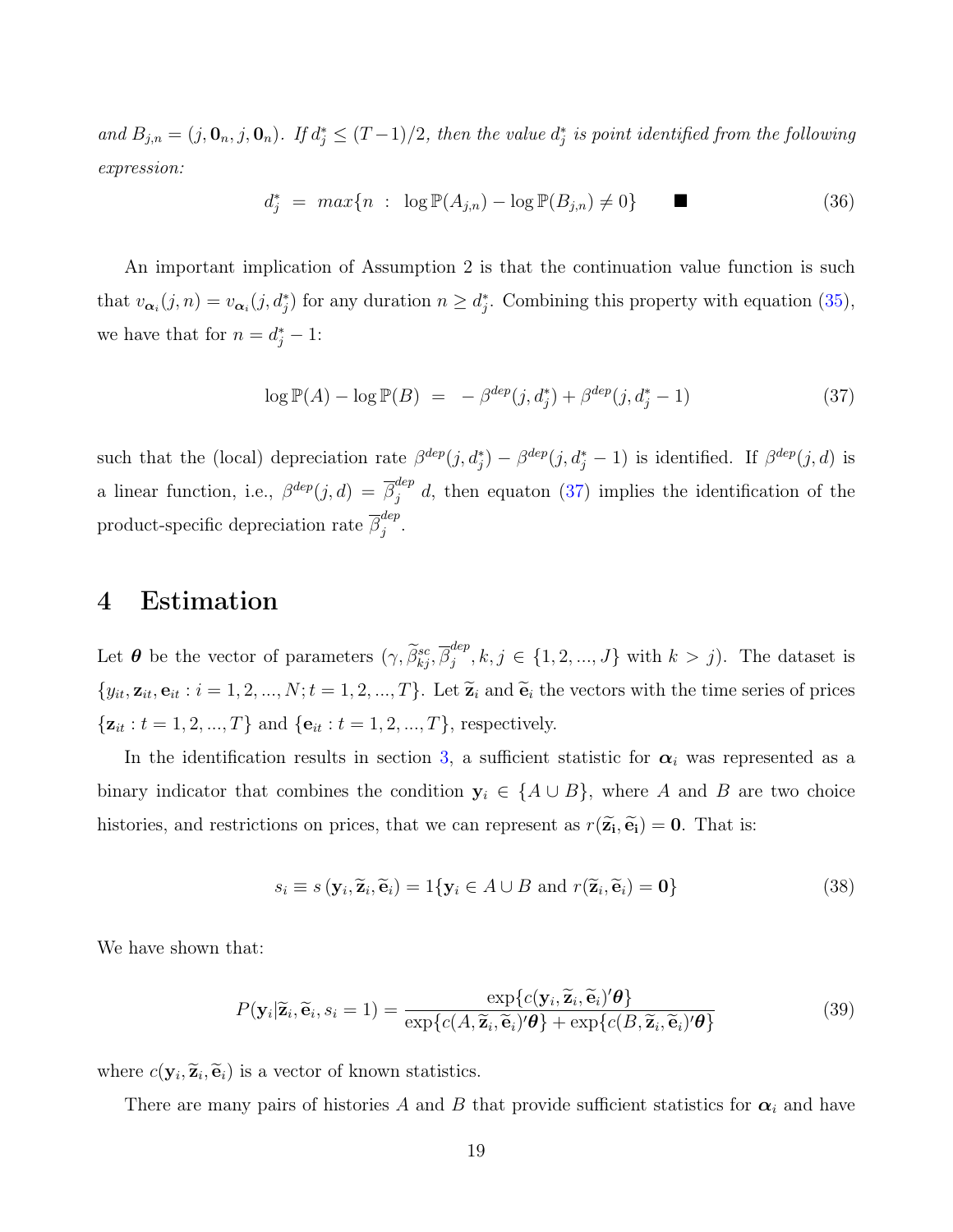identification power for  $\theta$ . Let index these sufficient statistics by  $m \in \{1, 2, ..., M\}$ . We also index by m the different elements that define sufficient statistic  $s_i^m$ , that is: the corresponding pair of choice histories,  $(A^m, B^m)$ ; the restrictions on prices,  $r^m(\tilde{\mathbf{z}}_i, \tilde{\mathbf{e}}_i) = \mathbf{0}$ ; and the identifying statistics,  $c^m(\mathbf{y}_i, \tilde{\mathbf{z}}_i, \tilde{\mathbf{e}}_i)$ . Note that we can use m also to index different sub-periods in the panel dataset.<sup>[15](#page-21-0)</sup> Given these M sufficient statistics, we can define the following *conditional* log-likelihood function:

$$
\mathcal{L}(\boldsymbol{\theta}) = \sum_{m=1}^{M} \sum_{i=1}^{N} \mathbb{1}\{\mathbf{y}_i \in A^m \cup B^m\} \mathbb{1}\{r^m(\widetilde{\mathbf{z}}_i, \widetilde{\mathbf{e}}_i) = \mathbf{0}\} \log \left(\frac{\exp\{c(\mathbf{y}_i, \widetilde{\mathbf{z}}_i, \widetilde{\mathbf{e}}_i) \prime \boldsymbol{\theta}\}}{\exp\{c(A, \widetilde{\mathbf{z}}_i, \widetilde{\mathbf{e}}_i) \prime \boldsymbol{\theta}\} + \exp\{c(B, \widetilde{\mathbf{z}}_i, \widetilde{\mathbf{e}}_i) \prime \boldsymbol{\theta}\}}\right)
$$
\n(40)

The CML estimator is the value of  $\theta$  that maximizes  $\mathcal{L}(\theta)$ , which is a globally concave function.

In many possible applications, such as those using weekly or daily supermarket scanner data, price stickiness implies such that the restrictions  $r^m(\tilde{\mathbf{z}}_i, \tilde{\mathbf{e}}_i) = \mathbf{0}$  hold for a non-negligible fraction of observations. Nevertheless, imposing exactly these restrictions typically implies loosing a substantial amount of observations. This is exactly the issue that motivates the Kernel Weighted CML in [Honoré and Kyriazidou](#page-24-9) [\(2000\)](#page-24-9). In the log-likelihood function, we replace the indicator  $1\{r^m(\widetilde{\mathbf{z}}_i, \widetilde{\mathbf{e}}_i) = \mathbf{0}\}\)$  with a weight that depends inversely on the magnitude of vector  $|r^m(\widetilde{\mathbf{z}}_i, \widetilde{\mathbf{e}}_i)|$ such that we put more weight in the log-likelihood of observations for which  $|r^m(\widetilde{\mathbf{z}}_i, \widetilde{\mathbf{e}}_i)|$  is close to zero. More specifically, we consider the following Kernel Weighted conditional log-likelihood function:

$$
\mathcal{L}^{KW}(\boldsymbol{\theta}) = \sum_{m=1}^{M} \sum_{i=1}^{N} 1\{y_i \in A^m \cup B^m\} K\left(\frac{r^m(\widetilde{\mathbf{z}}_i, \widetilde{\mathbf{e}}_i)}{b_N}\right) \log\left(\frac{\exp\{c(\mathbf{y}_i, \widetilde{\mathbf{z}}_i, \widetilde{\mathbf{e}}_i)'\boldsymbol{\theta}\}}{\exp\{c(A, \widetilde{\mathbf{z}}_i, \widetilde{\mathbf{e}}_i)'\boldsymbol{\theta}\} + \exp\{c(B, \widetilde{\mathbf{z}}_i, \widetilde{\mathbf{e}}_i)'\boldsymbol{\theta}\}}\right)
$$
\n(41)

where  $K(.)$  is a kernel density function that satisfies the regularity condition  $K(v) \rightarrow 0$  as  $||v|| \to \infty$ , and  $b_N$  is a bandwidth parameter such that  $b_N \to 0$  and  $Nb_N \to \infty$  and  $N \to \infty$ . As shown by [Honoré and Kyriazidou](#page-24-9) [\(2000\)](#page-24-9), this estimator is consistent and asymptotically normal. If prices  $z_{it}$  and  $e_{it}$  have discrete support, the rate of convergence of the estimator is

<span id="page-21-0"></span><sup>&</sup>lt;sup>15</sup>For instance, we can divide a panel dataset with  $T = 12$  periods into three different sub-panels with four time periods each, and construct sufficient statistics separately for each sub-panel.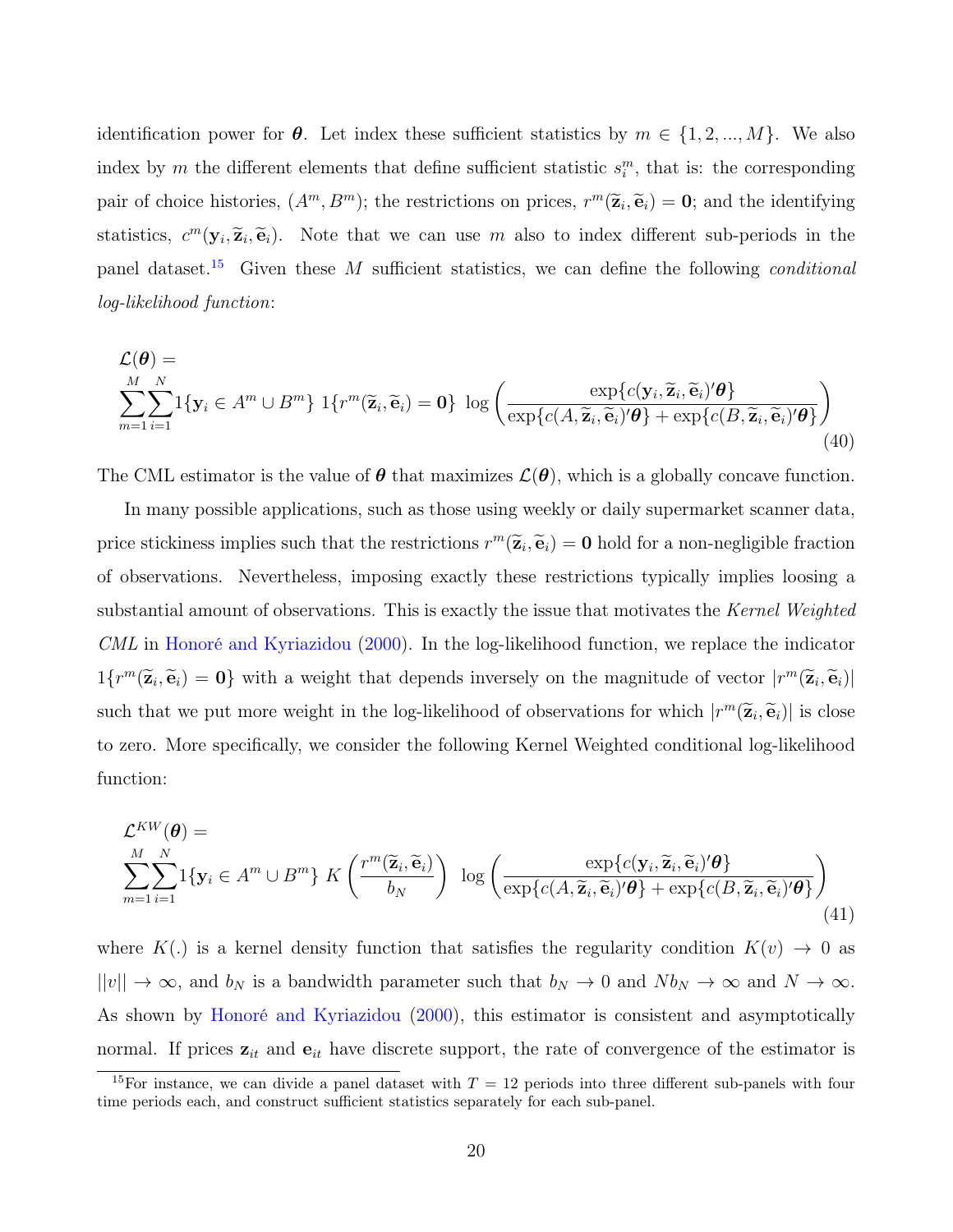$N^{-1/2}$ . Otherwise, with continuous prices, the rate of convergence is slower than  $N^{-1/2}$ .

# <span id="page-22-0"></span>5 Conclusions

This paper presents a Fixed Effects dynamic panel data model of demand for different products where consumers are forward looking. I apply and extend recent results from [Aguirregabiria,](#page-23-7) [Gu, and Luo](#page-23-7) [\(2021\)](#page-23-7) to establish the identification of all structural parameters in this model. Several extensions of the results in this paper are interesting topics for further research.

First, an important motivation for the estimation of structural models is using them for counterfactual experiments that consist in evaluating the effects on agents' behavior of hypothetical changes in structural parameters or/and exogenous variables. Recent research by [Aguirregabiria](#page-23-8) [and Carro](#page-23-8) [\(2021\)](#page-23-8), [Davezies, D'Haultfoeuille, and Laage](#page-23-11) [\(2021\)](#page-23-11), and [Pakel and Weidner](#page-25-5) [\(2021\)](#page-25-5) present new positive results on the identification of average marginal effects and counterfactuals in Fixed Effects discrete choice models. It would be interesting applying these results to this dynamic demand model.

Second, the specification of the sources of demand dynamics in the model of this paper, though relatively flexible, is restrictive. For instance, the model does not accommodate some forms of consumer learning for experienced goods used in the literature with Random Effects models (e.g., [Ching,](#page-23-5) [2010\)](#page-23-5).

Third, the model assumes that consumers buy at most one unit of the product per period. However, it is well-known that forward-looking consumers can buy for inventory [\(Hendel and](#page-24-1) [Nevo,](#page-24-1) [2006;](#page-24-1) [Hendel and Nevo,](#page-24-15) [2013\)](#page-24-15). It would be interesting and useful to extend the model to incorporate the possibility of consumers purchasing multiple units/

Fourth, in the same spirit as the the recent work by [Mysliwski, Sanches, Junior, and Srisuma,](#page-24-11) [\(2020\)](#page-24-11), this dynamic demand can be combined with a dynamic game of price competition. The assumption on the two price components – persistent and transitory – can be an equilibrium result in dynamic game with i.i.d. firms' private information.

Last but not least, as any other econometric model, the value of the framework and the results in this paper should be judged by the new empirical applications that it can generate.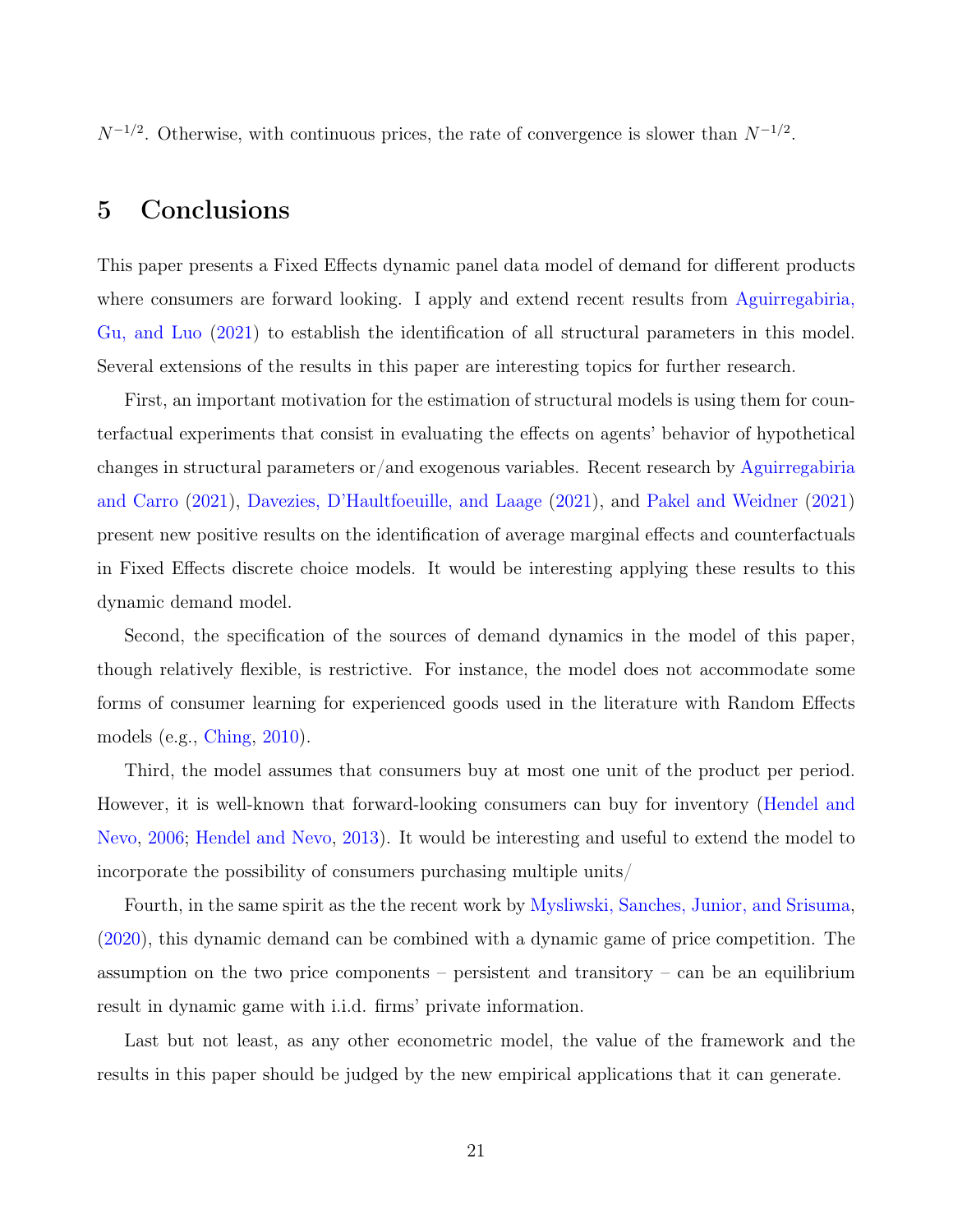# References

- <span id="page-23-6"></span>Abrevaya, J., and Y. Hsu (2021): "Partial effects in non-linear panel data models with correlated random effects," The Econometrics Journal.
- <span id="page-23-4"></span>Ackerberg, D. A. (2003): "Advertising, learning, and consumer choice in experience good markets: an empirical examination<sup>\*</sup>," *International Economic Review*, 44(3), 1007-1040.
- <span id="page-23-8"></span>AGUIRREGABIRIA, V., AND J. CARRO (2021): "Identification of average marginal effects in fixed effects dynamic discrete choice models," CEPR Discussion Paper No. DP16354.
- <span id="page-23-7"></span>AGUIRREGABIRIA, V., J. GU, AND Y. LUO (2021): "Sufficient statistics for unobserved heterogeneity in dynamic structural logit models," Journal of Econometrics, 223(2), 280–311.
- <span id="page-23-12"></span>AGUIRREGABIRIA, V., AND A. NEVO (2013): "Recent developments in empirical IO: Dynamic demand and dynamic games," Advances in Economics and Econometrics, 3, 53–122.
- <span id="page-23-0"></span>BERRY, S., J. LEVINSOHN, AND A. PAKES (1995): "Automobile prices in market equilibrium," Econometrica, 63(4), 841–890.
- <span id="page-23-13"></span>BLACKWELL, D. (1965): "Discounted dynamic programming," The Annals of Mathematical Statistics, 36(1), 226–235.
- <span id="page-23-1"></span>BOIZOT, C., J.-M. ROBIN, AND M. VISSER (2001): "The demand for food products: an analysis of interpurchase times and purchased quantities," The Economic Journal, 111(470), 391–419.
- <span id="page-23-14"></span>BONHOMME, S. (2012): "Functional differencing," *Econometrica*, 80(4), 1337–1385.
- <span id="page-23-9"></span>Chamberlain, G. (1985): "Heterogeneity, omitted variable bias, and duration dependence," in Longitudinal Analysis of Labor Market Data. Cambridge University Press.
- <span id="page-23-10"></span>Chernozhukov, V., I. Fernandez-Val, J. Hahn, and W. Newey (2013): "Average and quantile effects in nonseparable panel models," Econometrica, 81(2), 535–580.
- <span id="page-23-5"></span>Ching, A. T. (2010): "Consumer learning and heterogeneity: Dynamics of demand for prescription drugs after patent expiration," International Journal of Industrial Organization, 28, 619–638.
- <span id="page-23-11"></span>DAVEZIES, L., X. D'HAULTFOEUILLE, AND L. LAAGE (2021): "Identification and estimation of average marginal effects in fixed effect logit models," arXiv preprint arXiv:2105.00879.
- <span id="page-23-3"></span>DE GROOTE, O., AND F. VERBOVEN (2019): "Subsidies and time discounting in new technology adoption: Evidence from solar photovoltaic systems," American Economic Review, 109(6), 2137–72.
- <span id="page-23-15"></span>DOBRONYI, C., J. GU, AND K. KIM (2021): "Identification of Dynamic Panel Logit Models with Fixed Effects,".
- <span id="page-23-2"></span>ERDEM, T., S. IMAI, AND M. KEANE (2003): "Brand and quantity choice dynamics under price uncertainty," Quantitative Marketing and Economics, 1(1), 5–64.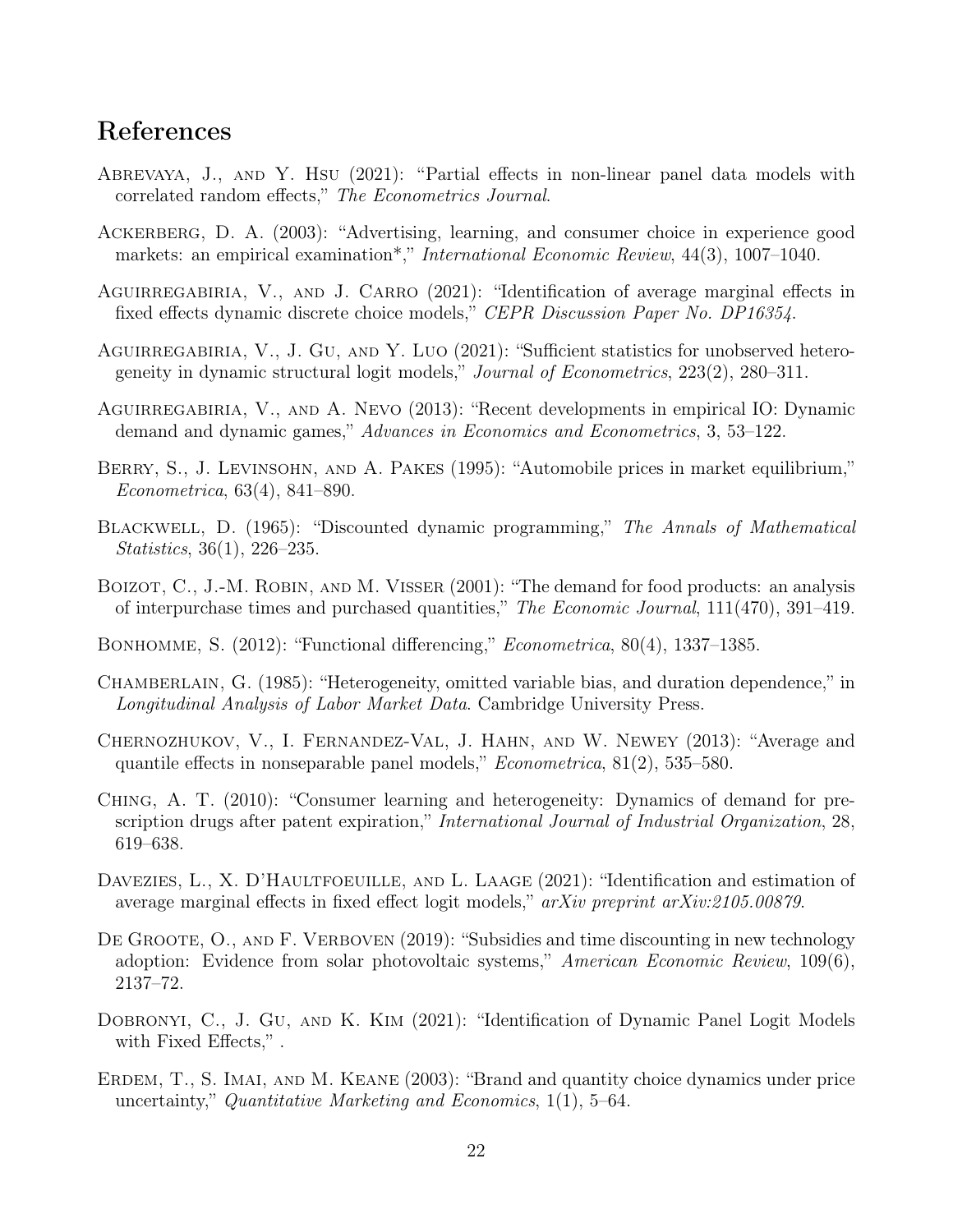- <span id="page-24-2"></span>Esteban, S., and M. Shum (2007): "Durable-goods oligopoly with secondary markets: the case of automobiles," The RAND Journal of Economics, 38(2), 332–354.
- <span id="page-24-3"></span>GOETTLER, R. L., AND B. R. GORDON (2011): "Does AMD spur Intel to innovate more?," Journal of Political Economy, 119(6), 1141–1200.
- <span id="page-24-4"></span>Gowrisankaran, G., and M. Rysman (2012): "Dynamics of consumer demand for new durable goods," Journal of Political Economy, 120(6), 1173–1219.
- <span id="page-24-10"></span>GRIFFITH, R., L. NESHEIM, AND M. O'CONNELL (2018): "Income effects and the welfare consequences of tax in differentiated product oligopoly," Quantitative Economics, 9(1), 305– 341.
- <span id="page-24-7"></span>Heckman, J. (1981a): "The incidental parameters problem and the problem of initial conditionsin estimating a discrete time - discrete data stochastic process," in Structural Analysis of Discrete Data with Econometric Applications. MIT Press.
- <span id="page-24-0"></span>(1981b): "Statistical models for discrete panel data," in *Structural Analysis of Discrete* Data with Econometric Applications. MIT Press.
- <span id="page-24-15"></span><span id="page-24-1"></span>HENDEL, I., AND A. NEVO (2006): "Measuring the implications of sales and consumer inventory behavior," Econometrica, 74(6), 1637–1673.
	- (2013): "Intertemporal price discrimination in storable goods markets," American Economic Review, 103(7), 2722–51.
- <span id="page-24-8"></span>HONORÉ, B., AND A. DEPAULA (2021): "Identification in simple binary outcome panel data models," The Econometrics Journal.
- <span id="page-24-9"></span>HONORÉ, B., AND E. KYRIAZIDOU (2000): "Panel data discrete choice models with lagged dependent variables," Econometrica, 68(4), 839–874.
- <span id="page-24-13"></span>HONORÉ, B., AND M. WEIDNER (2020): "Dynamic Panel Logit Models with Fixed Effects," arXiv preprint arXiv:2005.05942.
- <span id="page-24-14"></span>HONORÉ, B. E., C. MURIS, AND M. WEIDNER (2021): "Dynamic Ordered Panel Logit Models," arXiv preprint arXiv:2107.03253.
- <span id="page-24-5"></span>Keane, M. P. (1997): "Modeling heterogeneity and state dependence in consumer choice behavior," Journal of Business & Economic Statistics, 15(3), 310–327.
- <span id="page-24-12"></span>Magnac, T. (2000): "Subsidised training and youth employment: distinguishing unobserved heterogeneity from state dependence in labour market histories," The Economic Journal, 110(466), 805–837.
- <span id="page-24-11"></span>Mysliwski, M., F. M. Sanches, D. S. Junior, and S. Srisuma (2020): "The Welfare Effects of Promotional Fees," Discussion paper, CeMMAP Working Paper, CWP35/20.
- <span id="page-24-6"></span>Osborne, M. (2011): "Consumer learning, switching costs, and heterogeneity: A structural examination," Quantitative Marketing and Economics, 9(1), 25–70.